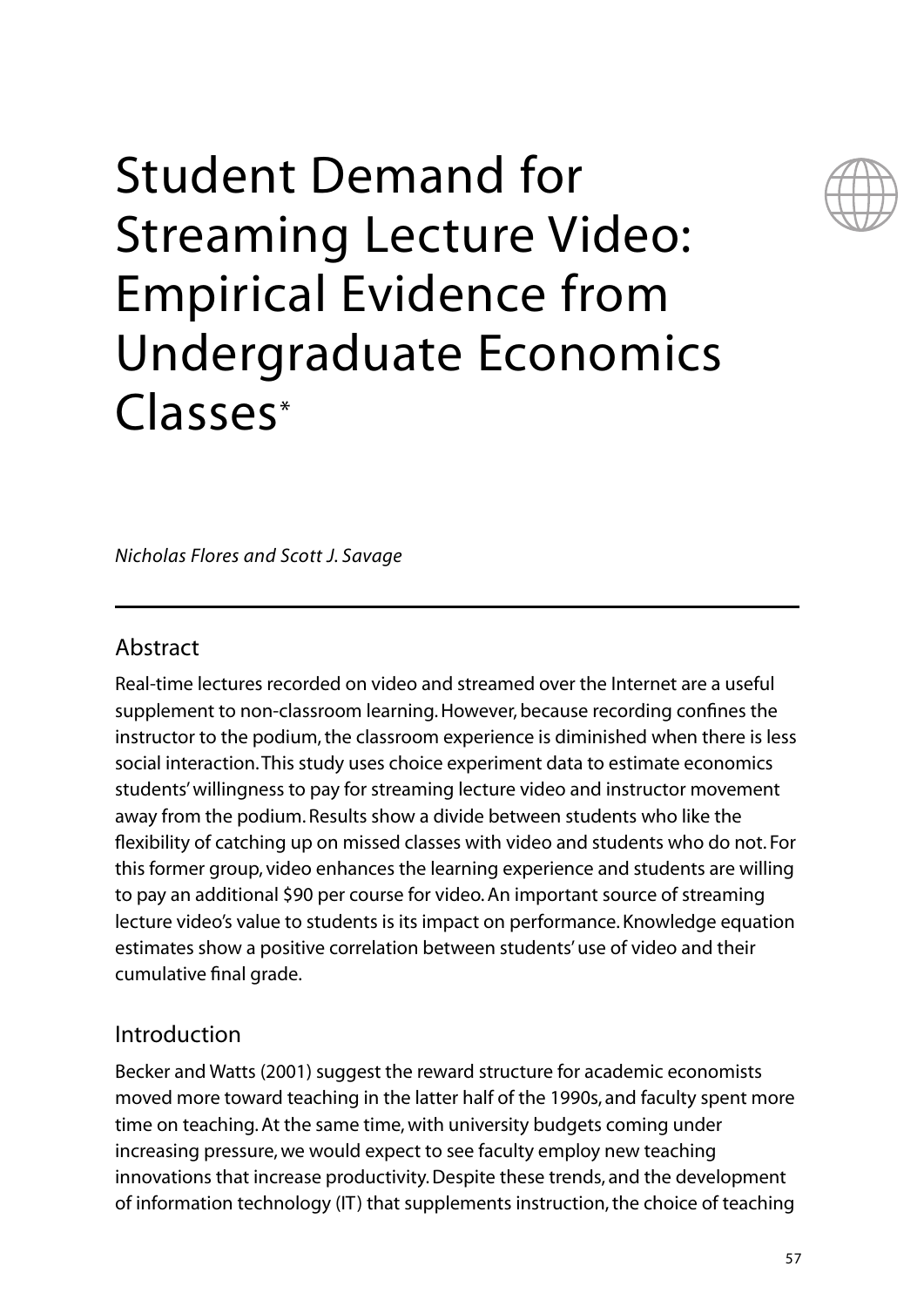method for economics instructors is predominantly chalk-and-talk.This is not surprising. Chalk-and-talk easily accommodates physical and verbal expression, and provides a social experience common to most social science courses.Teachers and students may be concerned that the learning experience will degrade with the adoption of new technology.

Nevertheless, the Internet and lecture video offer several potential benefits to students. As a direct input into the learning process, and by augmenting the marginal product of other inputs, such as student aptitude and effort, streaming lecture video can increase the production of learning for a given input level.These productivity improvements can directly increase students' learning and retention, improve students' enjoyment of, and attitude towards, economics and improve their understanding of how economist's think and solve problems.1 At the same time, use of the Internet implies learning costs for some students because they are exposed to the technology for the first time.2 Some of the potential benefits could be cancelled out by a fixed investment cost and the time allocated to learning the new technology. Any increase in student effort caused by Internet requirements and resistance to learning and using the technology could result in lower evaluation scores for instructors and a less-positive student attitude towards economics (Agarawal and Day, 1996).The overall net benefit of IT, and its effect on each of the three individual outcomes above could be positive or negative.

There is very little empirical research that investigates how the Internet and streaming lecture video benefit students in economics courses. Recent exceptions include Agarawal and Day (1998) and Brown and Liedholm (2002) who focus on the effect of technology on student performance. Agarawal and Day find that Internet use in economic pedagogy has a positive impact on student learning and retention, as reflected in standardised test scores, but no effect on student attitudes towards economics. Brown and Liedholm find that economics students instructed solely by lecture video streamed through the Internet perform worse in exams than students receiving real-time lectures. However, to this point, the question of how much enjoyment, or satisfaction, students obtain from instructor's use of Internet technology in the classroom has been largely ignored.3 This question is important because satisfaction, quantified by willingness-to-pay, provides a more general measure of the observed and unobserved benefits of the technology that are important to students. Administrators, economists and educators should be interested in this measure when assessing the relative merits of alternative teaching and learning technologies.4

This study presents some results from an ongoing study of how students use and value economics lessons produced with electronic whiteboard, recorded and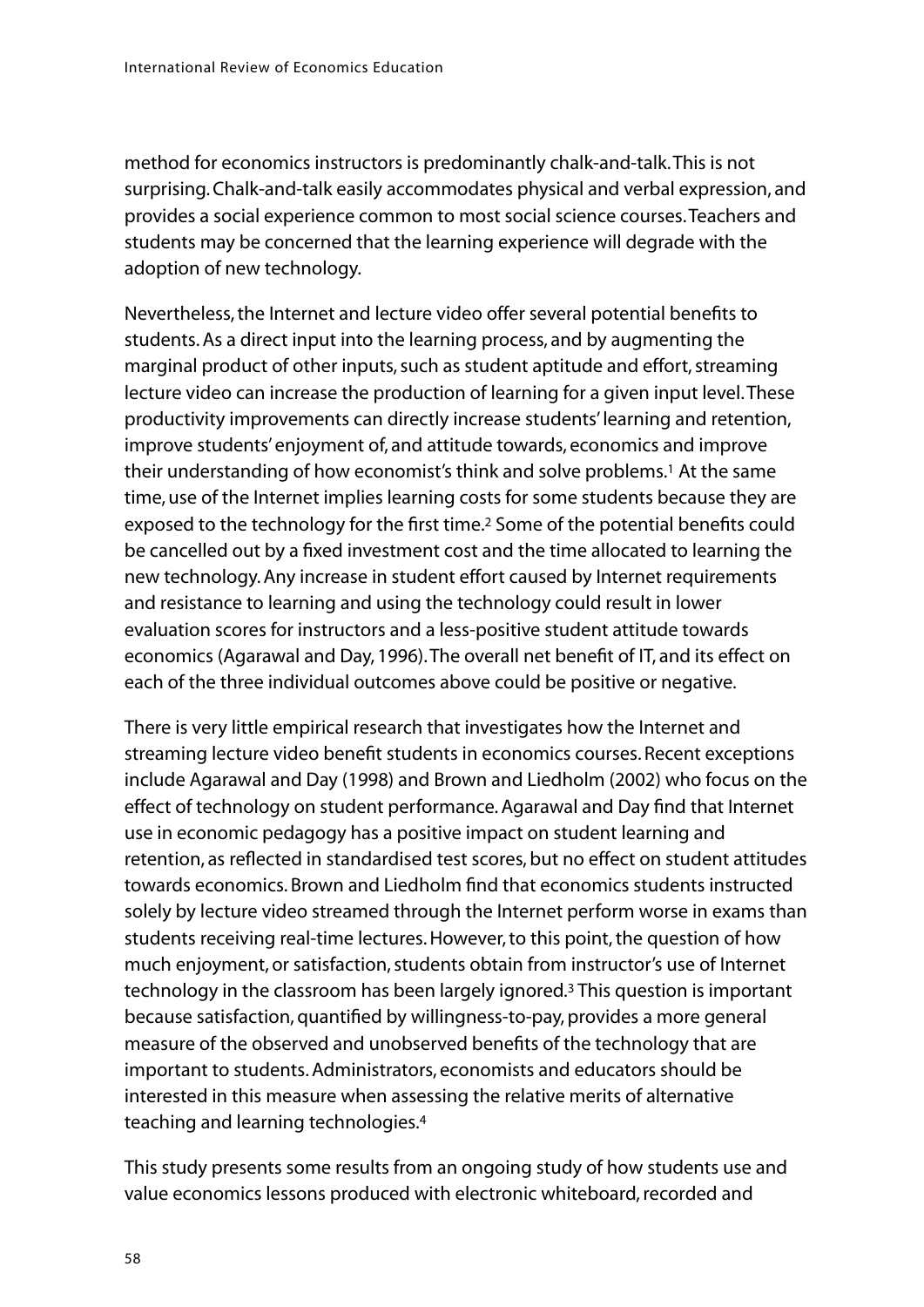delivered by Internet streaming (hereafter, streaming lecture video), and how streaming lecture video affects student performance. Data from a choice experiment are used to provide some of the first publicly available estimates of students' willingness to pay for streaming video and instructor movement away from the podium, respectively. Empirical results show a divide between students who like the flexibility of catching-up on missed classes with streaming video and students who do not. For the former group, Internet technology enhances the learning experience and students are willing to pay about an additional \$90 per course for streaming video. For students who do not substitute videos for real-time class lectures, some of the value placed on streaming video is eroded by confining the instructor to the podium. An important source of streaming lecture video's overall value to students is its impact on performance. Knowledge equation estimates show that streaming lecture video has a positive effect on their cumulative final grade but this effect diminishes with intensity of use.

The paper is organised as follows.The first section provides some background on technology in the classroom at the University of Colorado at Boulder.The next describes the econometric methods used to estimate the willingness to pay for streaming video, and the effect of streaming lecture video on student performance. We then describe the survey questionnaire and sample data. Estimation results are discussed next and the final section provides conclusions.

# Background: technology in the classroom

At the University of Colorado at Boulder, the Center for Advanced Engineering and Technology Education (CAETE) delivers engineering and applied science courses through the classroom, videotape, DVD and Internet streaming. Production takes place in a recording studio with a live audience, producers, big-screen televisions, fixed and mobile cameras, microphones and wireless network access.<sup>5</sup> Tegrity recording software permits the instructor to create material from scratch on an electronic whiteboard, simulating a real-time chalkboard presentation, and/or add to pre-existing PowerPoint slides.When the lecture ends, the presentation is augmented with full audio and video of the instructor and students, and uploaded immediately to the instructor's web site for streaming.

CAETE also provides instructors with a mobile Tegrity streaming multimedia podium (hereafter,Tegrity Cart) that can be used in a typical Arts and Sciences classroom with Internet access and an overhead projection unit.The Tegrity Cart is portable and comprises a tablet monitor, PC, keyboard, mouse, electronic pen, wireless microphone and web camera (see Figure 1).Teaching and production follow the general description outlined above but without the technical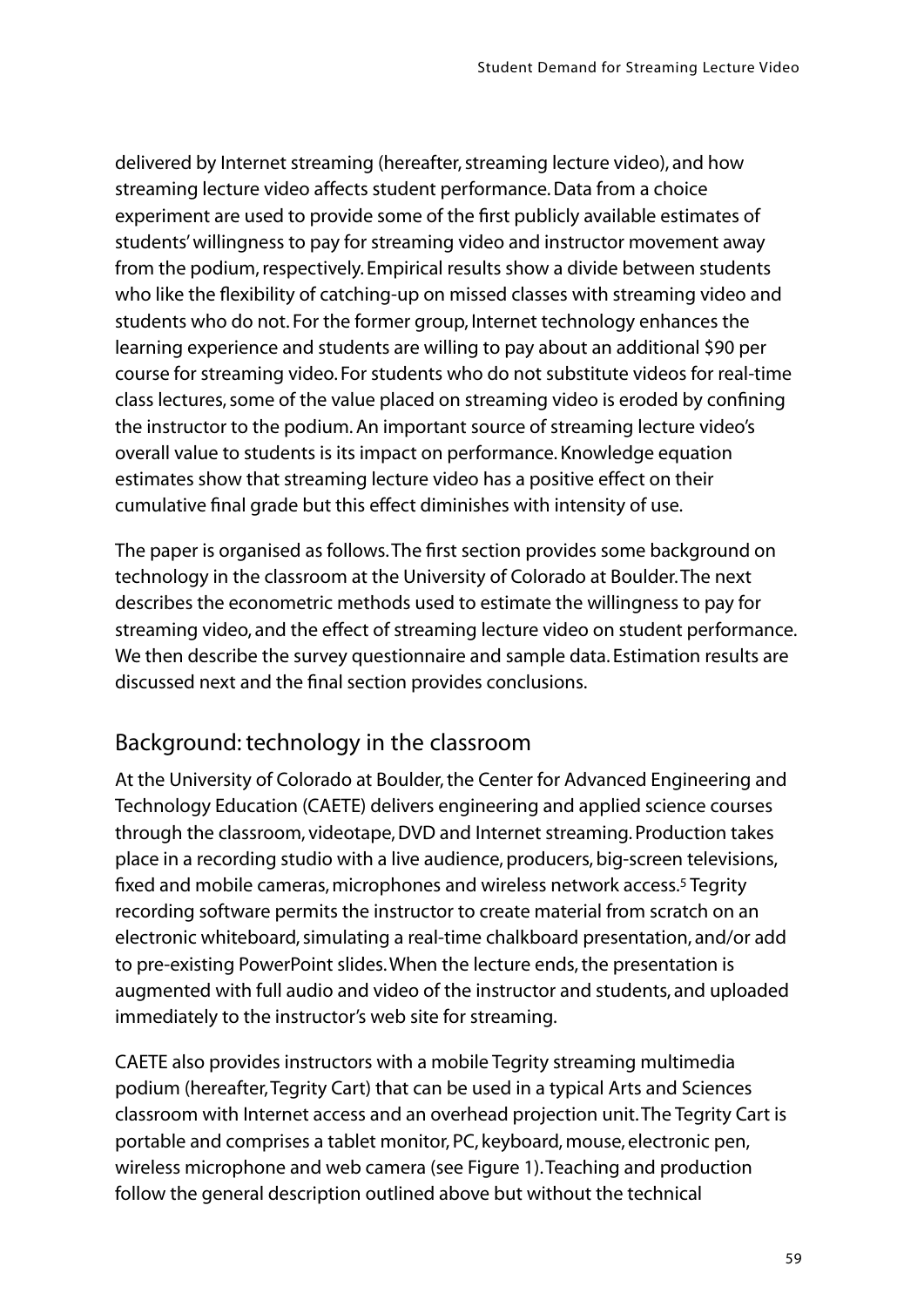sophistication provided in a classroom studio with professional assistance.The most substantial difference from studio production is that the Tegrity Cart has only one fixed web camera and one wireless microphone.This may restrict physical and verbal interaction between the instructor and classroom students, for example, preventing the instructor from moving about the classroom. An obvious advantage is the ability to record lecture videos and make them available immediately for streaming from the instructor's web site.

Real-time lectures recorded on video and streamed over the Internet are a useful supplement to non-classroom learning.Videos can be stored on a personal computer, allowing the student to review lectures anywhere and anytime in an integrated format. Stored files provide relatively easy-to-read instructor notes viewable on a monitor or television, and printable in PowerPoint and/or JPG formats. Chapter indexing allows students to easily scroll back and forward to relevant audio and lecture material.Video also permits students to see the step-bystep development of lecture material, and the augmentation of material through instructor–student interaction, which does not always follow in PowerPoint. Just like a chalkboard lecture, the instructor can include additional detail to the electronic whiteboard if the students ask. In this context, the final product is dynamic in that it is influenced by students.

These features may affect the classroom learning experience with respect to interactivity, note taking and student effort. For instance, at any point during the lecture, a student can ask the instructor to scroll back through the electronic whiteboard to clarify a point. Other students would typically benefit from this enhanced interactivity. Because students know they can easily access the audio, instructor's notes and video after the class is finished, there may be less note taking in the classroom, greater attention toward the instructor and other students, and more questions. However, when they know they have perfect access to recorded lecture material, students may feel less need to engage with others in the classroom (or, not attend classes at all). Disengagement may be accentuated by the Tegrity Cart technology which confines the instructor to the podium and leads to less physical and social interaction.

# Econometric method

We are interested in three questions. Do students use streaming lecture video outside of the classroom? Do students value the instructor's use of IT that permits them to download and watch videos outside of the classroom? Do students who are enrolled in the IT-enhanced class, with access to streaming lecture video, learn more than students in a chalk-and-talk class? The first question is addressed with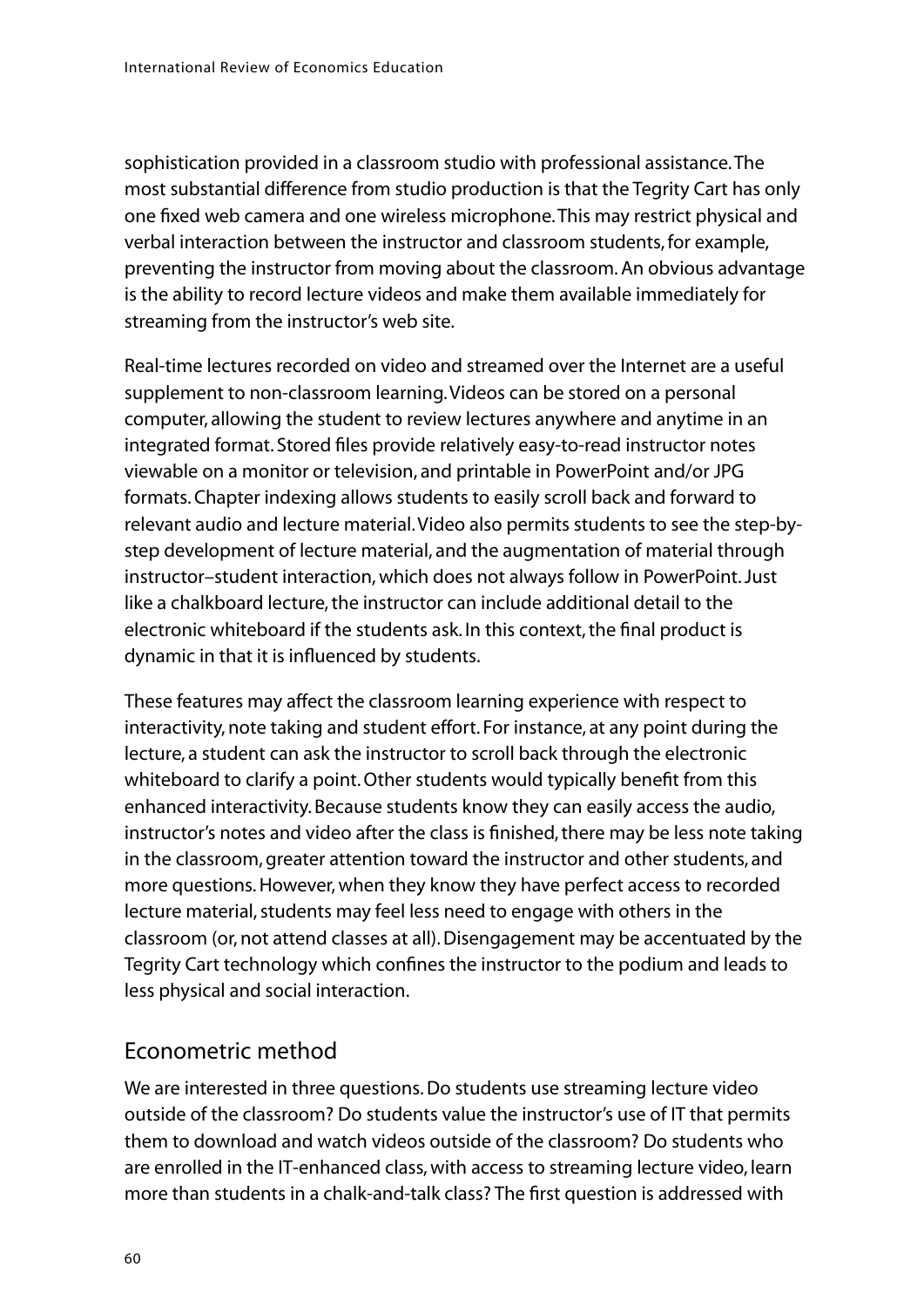summary statistics presented later.The second question is addressed by estimating a willingness-to-pay equation.The final question is addressed by estimating a knowledge equation.

#### *Willingness-to-pay equation*

The value of IT in the classroom is measured by students' willingness to pay for streaming video and instructor movement away from the podium.The random utility model and choice experiment data provide the framework for estimating willingness to pay. Students were first given brief descriptions of the teaching methods used by economics instructors at the University of Colorado: *chalk-and-talk* which is simply traditional teaching with chalk, blackboard and very little IT; *PowerPoint Presentation* that utilises teaching with prepared PowerPoint slides; and *Tegrity Cart* that utilises teaching with an electronic whiteboard and lecture videos. Respondents then answered three hypothetical choice questions. Each question presented a pair of A vs. B teaching alternatives, chalk-and-talk vs. PowerPoint, chalk-and-talk vs.Tegrity Cart and PowerPoint vs.Tegrity Cart, that differed in the two attributes described in Table 1. Respondents indicated their preferred choice and willingness to pay for that choice over the choice they did not select (see Figure 2 for choice questions).The preference parameters of the utility function were then estimated from data on the attributes of the students' observed choices and stated willingness-to-pay values.

Students are assumed to behave in a manner consistent with the maximisation of their utility of teaching alternative A or B conditional on all other consumption and time allocation decisions. Let the conditional utility (u) of student *i* = 1, 2, …, *n* for teaching alternative  $j = A$ , B in choice question  $t = 1, 2, 3$  depend upon observed attributes of the alternative and unobserved student characteristics. A linear approximation to the students' conditional utility function is:6

$$
u_{ijt} = \alpha(y_i - wtp_{ijt}) + \beta_v video_{jt} + \beta_p podium_{jt} + \epsilon_{ijt}
$$
\n(1)

where  $y_i$  is income for student *i* which is unobserved by the econometrician but does not vary across teaching alternatives and choice questions, wtpijt is student *i*'s observed willingness to pay for teaching alternative *j* in choice question *t*, videojt and podium<sub>it</sub> are the observed attributes of alternative *j* in choice question *t*, video<sub>it</sub> equals 1 when the student is able to download and playback lecture videos and 2 when the student is unable to do so, podium $_{it}$  equals 1 when the instructor is not confined to the teaching podium, 2 when the instructor is partially confined to the teaching podium and 3 when the instructor is completely confined to the teaching podium, and  $\varepsilon_{\text{lit}}$  is the unobserved disturbance in the students' evaluation of utility for the posed scenario.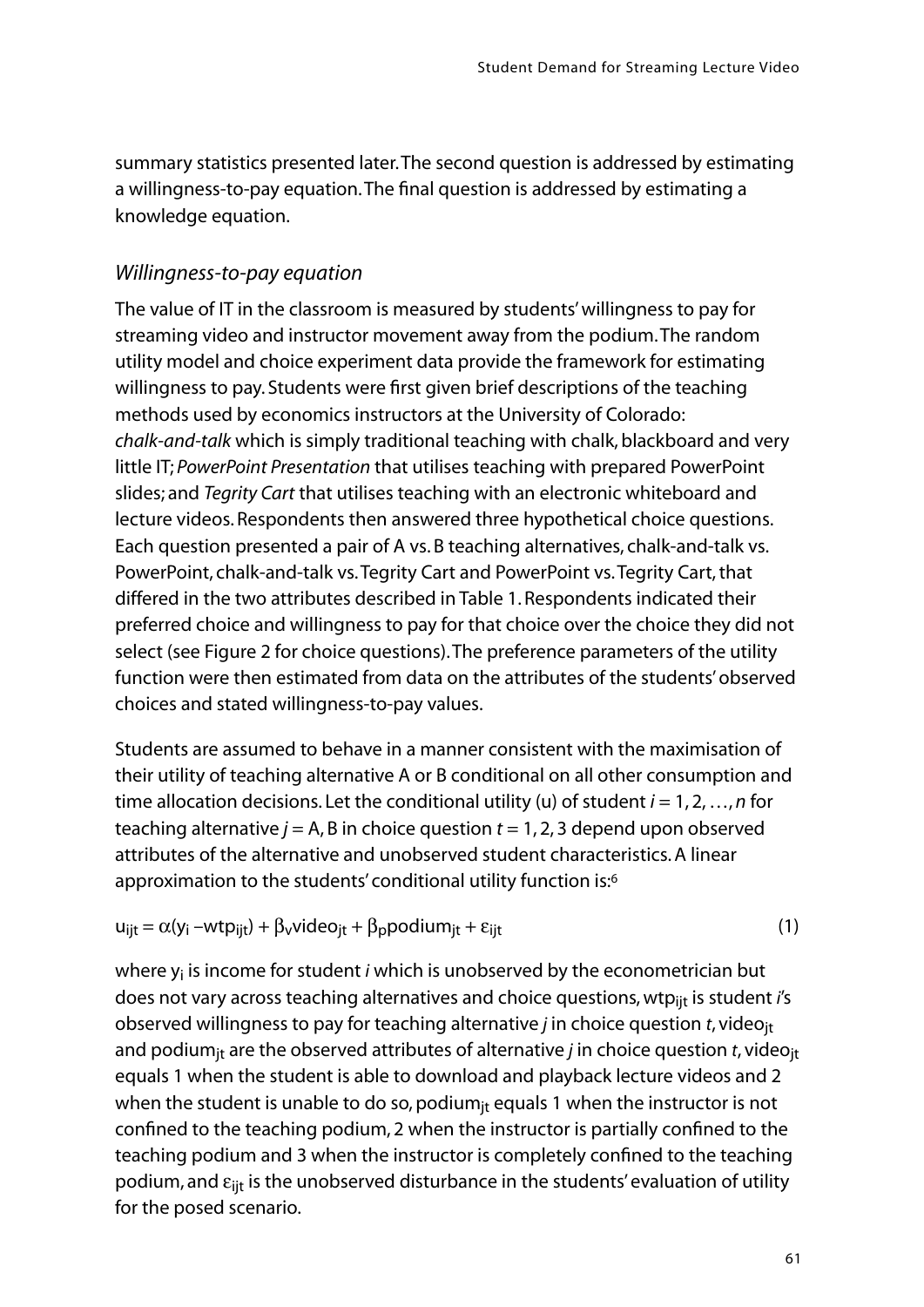The disturbance  $\varepsilon_{\text{ijt}}$  in (1) is assumed to be an independent and identically distributed mean zero normal random variable, uncorrelated with the independent variables, and with constant unknown variance.The preference parameters of interest are  $\alpha$ , the marginal utility of income,  $\beta_{\nu}$ , the marginal utility of video, and  $\beta_{\nu}$ , the marginal utility of podium. The expected sign for  $\alpha$  is positive, however; the attribute values for video and podium have been coded in Table 1 so that the expected signs for  $\beta_V$  and  $\beta_D$  are negative. For example, utility is expected to be less when video increases from 1 (i.e. able to download and play back lecture videos) to 2 (i.e. not able to download and play back lecture videos).

The hypothetical utility of each teaching alternative is not observed. Instead, the econometrician knows that when faced with two teaching alternatives, the utility-maximising student will have willingness-to-pay values that solve  $u_{BR} = u_{IAt}$ . Given (1) and  $u_{iBt} = u_{iAt}$ , student *i's* willingness-to-pay equation is:

 $\alpha(y_i - wtp_{iBt}) + \beta_v$ video<sub>Bt</sub> +  $\beta_p$ podium<sub>Bt</sub> +  $\varepsilon_{iBt} = \alpha(y_i - wtp_{iAt}) + \beta_v$ video<sub>At</sub> +  $β$ <sub>p</sub>podium<sub>At</sub> + ε<sub>iAt</sub>  $-\alpha(y_i - wtp_{iBt}) = -\alpha(y_i - wtp_{iAt}) + \beta_v(video_{Bt} - video_{At}) + \beta_o(podium_{Bt} - podium_{At}) +$  $(\epsilon_{\text{iRt}} - \epsilon_{\text{iAt}})$  $\alpha$ wtp<sub>iBt</sub> =  $\alpha$ wtp<sub>iAt</sub> +  $\beta$ <sub>v</sub>(video<sub>Bt</sub> – video<sub>At</sub>) +  $\beta$ <sub>p</sub>(podium<sub>Bt</sub> – podium<sub>At</sub>) + ( $\varepsilon$ <sub>iBt</sub> –  $\varepsilon$ <sub>iAt</sub>)  $\Delta$ wtp<sub>it</sub> =  $\delta_v \Delta$ video<sub>t</sub> +  $\delta_p \Delta$ podium<sub>t</sub> +  $\Delta \epsilon$ <sub>it</sub> (2)

where  $\Delta$ wtp<sub>it</sub> = wtp<sub>iBt</sub> – wtp<sub>iAt</sub>,  $\Delta$ video<sub>t</sub> = video<sub>Bt</sub> – video<sub>At</sub>,  $\Delta$ podium<sub>t</sub> = podium<sub>Bt</sub> – podium<sub>At</sub>,  $\Delta \varepsilon_{it} = \frac{2\pi k^2 - \ln t}{\alpha}$ ,  $\delta_v = \frac{2\pi}{\alpha}$  and  $\delta_p = \frac{k}{\alpha}$ . From the distributional assumption about ε,∆wtp<sub>it</sub> is normally distributed with mean  $\delta$ <sub>v</sub>∆video<sub>t</sub> +  $\delta$ <sub>p</sub>∆podium<sub>t</sub> and about ε, Δwtp<sub>it</sub> is normally distributed with mean δ<sub>ν</sub>Δνideo<sub>t</sub> + δ<sub>p</sub>Δpodium<sub>t</sub> and<br>variance  $\frac{\gamma^2}{\alpha^2}$ , where  $\gamma_2$  is the variance of <sup>ε<sub>iar</sub>-ε<sub>iar</sub>. Given non-zero continuous values</sup>  $\frac{\gamma^2}{\gamma^2}$ α â<sub>p</sub> α  $\hat{a}_{v}$  $\frac{\varepsilon_{\text{IBt}} - \text{wtp}_{\text{iAt}}}{\alpha}$ ,  $\delta_{\text{v}} = \frac{\hat{a}_{\text{v}}}{\alpha}$ 

for ∆wtp<sub>ij</sub>, ordinary least squares (OLS) estimation of (2) provides  $\delta$ <sub>v</sub> =  $\frac{\hat{a}_v}{\alpha}$  and α

 $\delta_{\sf p}$  =  $\frac{{}^{\small \sim _{\sf p}}}{\alpha}$  , which are the willingness to pay for streaming lecture video and instructor movement away from the podium, respectively.

### *Knowledge equation*

Suppose there has been some IT modification or, treatment, to an economics course and data on the learning process are observed for students with and without this modification.The knowledge equation for student *i* = 1, …, *n* is: or  $\Delta$ wtp<sub>ij</sub>, ordinary least squares (OLS) estim<br>  $\delta_{\rm p} = \frac{\hat{a}_{\rm p}}{\alpha}$ , which are the willingness to pay for<br>
movement away from the podium, respectiv<br> *Knowledge equation*<br>
standard course and data on the learning

$$
log $\text{ARDE}_i = \tilde{a}_{0i} + \tilde{a}_t T_i + \tilde{a}_v V_i + \tilde{a}_g log $\text{GPA}_i + \tilde{a}_x X_i + u_i$ \n(3)$
$$

where GRADE; is cumulative final grade,  $T_i$  equals one when the student is in the treatment class and zero otherwise,  $V_i$  is time spent downloading and watching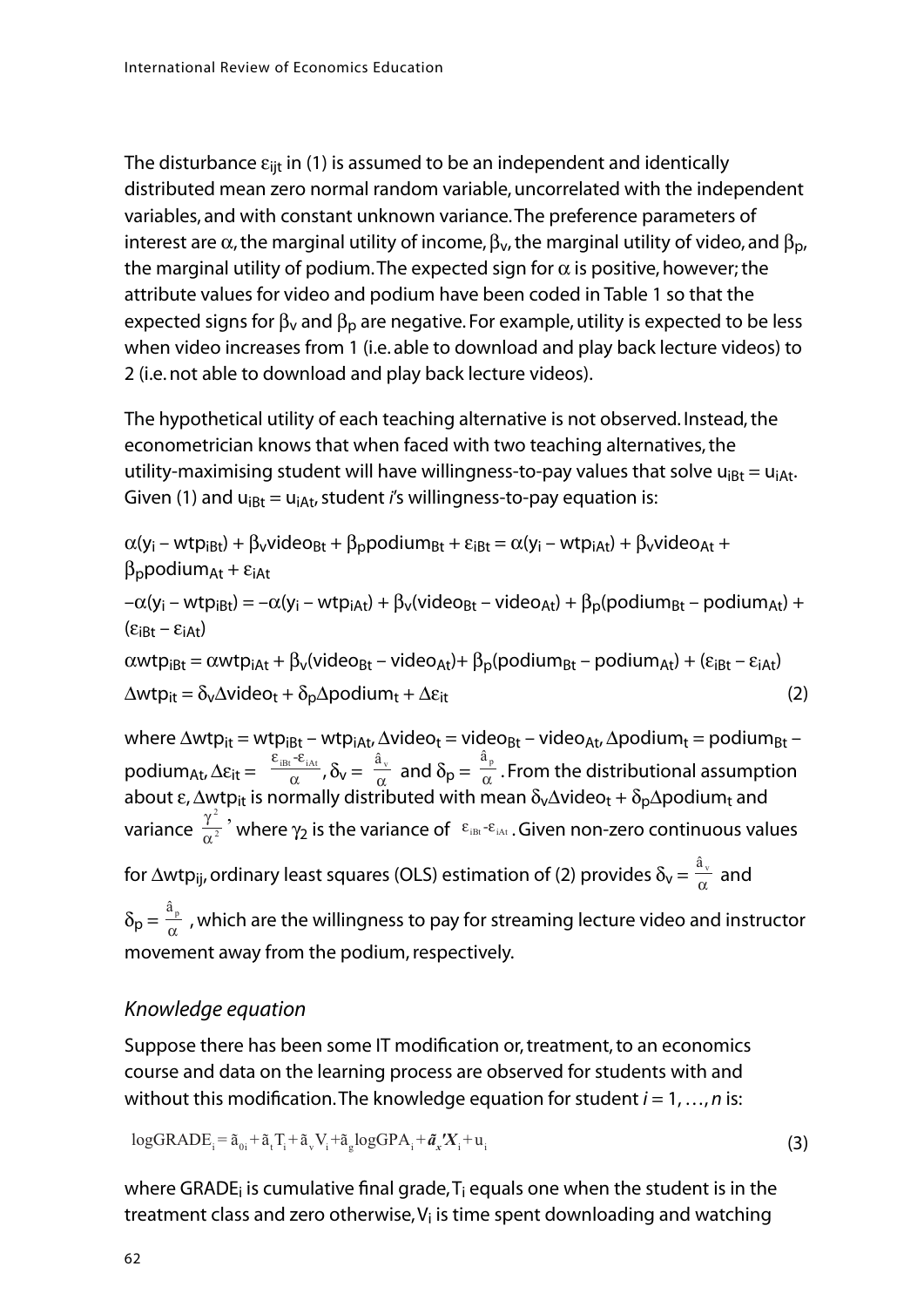lecture videos outside the classroom, GPA; is cumulative grade-point average prior to the course,  $X_i$  is a vector of student characteristics, the  $\gamma$ s are knowledge parameters and  $u_i$  is an error. The estimated parameter of interest is  $\gamma_v$ . An estimate of  $\gamma_{\nu}$  > 0 indicates that, all other things being equal, time spent downloading and watching lecture videos outside the classroom increases student performance, as measured by their final grade in the course.

# Survey and sample characteristics

In summer 2005, ECON 3070 Intermediate Microeconomic Theory was offered to students in an Arts and Sciences classroom that seats 47, has wireless Internet access and overhead projection facilities. Classes of one and three-quarter hour duration were provided each weekday from May 31 to July 1. Students were informed during the first class that the Tegrity Cart and video streaming would be used for teaching instruction, and they would be surveyed at the end of the course to evaluate the technology.Tegrity Cart instruction was used in 19 of the 23 classes. Two classes were set aside for the mid-term and final examination, respectively, and two classes employed chalk-and-talk following technical problems.

### *Survey questionnaire*

A focus group with six students was conducted on 22 June 2005 to solicit information for the survey questionnaire.The choice experiment was administered by survey questionnaire on June 30. For an incentive, students who completed the survey had a chance to win one of three prizes of \$20.The questionnaire begins with *background* questions about the respondent's previous college experience, major and expectations for ECON 3070. Next, students are asked questions about their past and present *learning experiences*, and must compare their general learning experience under alternative instruction methods. Here, respondents are provided with information to form preferences about the attributes described in Table I.This is followed by the *choice task* where each respondent must answer three hypothetical choice questions (see Figure 2), and describe the best and worse features of alternative instruction methods. Finally, students provide demographic information.

### *Sample demographics*

39 of the 42 enrolled students completed questionnaires. About 80 per cent were male, 72 per cent where white, and the average age was 23.6 years. Most students (32 out of 39) reside in Boulder County, so are physically close to CU Boulder. All bar one student has a personal computer or laptop at home, and over 90 per cent of this group have high-speed Internet access. Student grade point average, prior to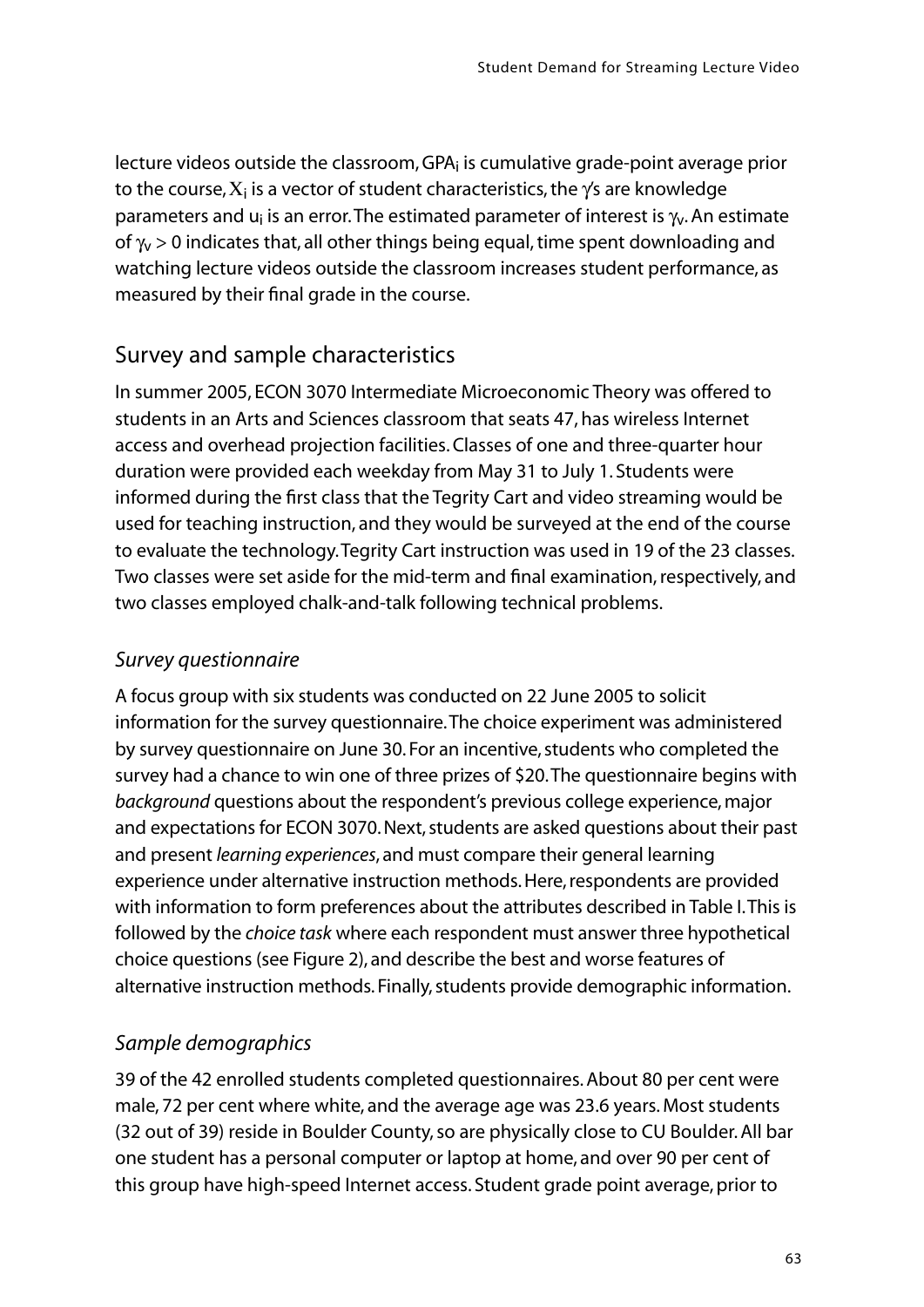commencing the summer 2005 class, varies from 1.15 to 4 with mean 2.751 and standard deviation 0.771.

## *Economics background*

Table 2 summarises student responses to background questions. Almost half the class has taken courses at another college, and just over 20 per cent has taken a distance-learning course. Almost 70 per cent of students are economics majors, which is not surprising given ECON 3070 is a required for the major, and provides a gateway to higher-level economics courses.The most frequently cited reason for an economics major is 'Its good for my career path' (44.4 per cent of students), followed by 'I find it interesting' (37 per cent of students). Over 80 per cent of students said the course met their expectations, they found the topics intellectually stimulating, they now have a better understanding of how economists think and solve problems, and they now are more confident about solving real-world economics problems.

### *Learning experience*

The questionnaire asks students about their use of streaming lecture video, to compare different instruction methods, to choose between hypothetical teaching alternatives, and to express what they perceive to be the best and worse features of Tegrity Cart instruction. As a precursor to analysis of the choice experiment data later, we briefly summarise students' responses to various survey questions.<sup>7</sup>

Of the 39 students surveyed, 30 (or, 76.9 per cent) downloaded and watched lecture videos of ECON 3070 during summer, 2005.This result is encouraging and reasonably consistent with Internet use for the broader population.8 The primary viewing location was home. 66.7 per cent of students viewed less than five hours of video, 20 per cent viewed five to ten hours, 10 per cent viewed ten to 15, and the rest over 15 hours.

Tegrity Cart instruction compares reasonably well with chalk-and-talk. About 44 per cent of students indicated the Tegrity Cart and streaming lecture video provided them with a better learning experience than instruction via chalk-and-talk, and 41 per cent indicated the experience was the same as chalk-and-talk. Consistent with anecdotal and received empirical evidence, PowerPoint instruction is not viewed favorably by economics students.9 Over two-thirds of surveyed students indicated the Tegrity Cart and streaming lecture video provided a better learning experience than PowerPoint presentation.These findings are supported by responses to questions that compare teaching alternatives.When asked to choose between chalk-and-talk or PowerPoint for the same course (ECON 3070), 76.9 per cent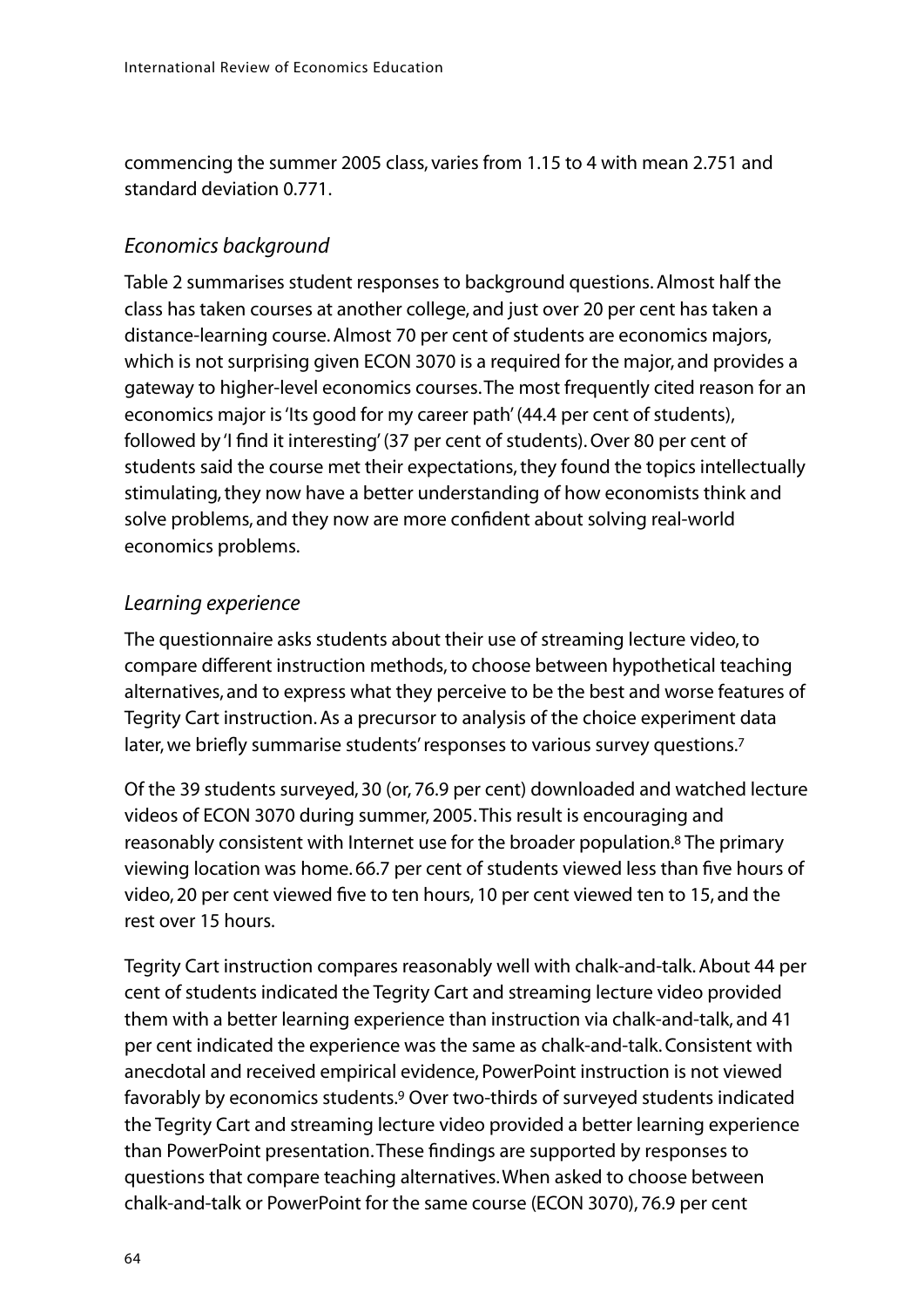selected chalk-and-talk.When asked to choose between chalk-and-talk or Tegrity Cart, 74.4 per cent selected the Tegrity Cart.When asked to choose between PowerPoint or the Tegrity Cart, 92.3 per cent selected the Tegrity Cart.

In several open-ended questions, students described the best and worst features of Tegrity Cart instruction. Students consistently cited many of the streaming lecture video features described above as best features. Accurate presentation of models in class, and the in-class ability to review previously covered material were also cited (albeit much less than streaming lecture video). Students clearly disliked the instructor being confined to the podium and thought there was less interaction and student participation. Several students said the Tegrity software was cumbersome when changing pen colour, erasing and saving slides. Some students were put off by technical problems with the Tegrity Cart in the classroom, and streaming lecture video from their home computer.

These data suggest that students enjoy the convenience and many of the specific features streaming lecture video provides away from the classroom. However, because the Tegrity cart confines the instructor to the podium, classroom satisfaction is diminished when there is less physical and social interaction with students. Below we take some exploratory steps toward quantifying this trade off by conducting a simple choice experiment which permits estimation of students' willingness to pay for streaming video and instructor movement away from the podium, respectively. Because the sample is summer school students, and of relatively small size, these results should be treated somewhat cautiously when generalising to the general population of students. Nevertheless, estimates are plausible, and provide useful information for designing more ambitious future experiments with more choice occasions, attributes and potential interactions.

# Estimation results

### *Willingness-to-pay equation estimates*

There are 38 observations with complete information on the three choice questions.The initial sample size for econometric estimation is *n*×*T* = 114.10 OLS estimates of the basic WTP equation (2) are presented in Table IV under the model (i) column. Standard errors are heteroskedasticity consistent and permit intra-respondent clustering among the three choice questions.The data fit the model reasonably well, as judged by the sign and statistical significance of parameter estimates. As expected, the ratio of the marginal utility of each attribute to the marginal utility of income are negative. Students are willing to pay \$73.84 to download and playback lectures, and \$32.46 for a discrete improvement in the ability of the instructor to move away from the teaching podium.These estimates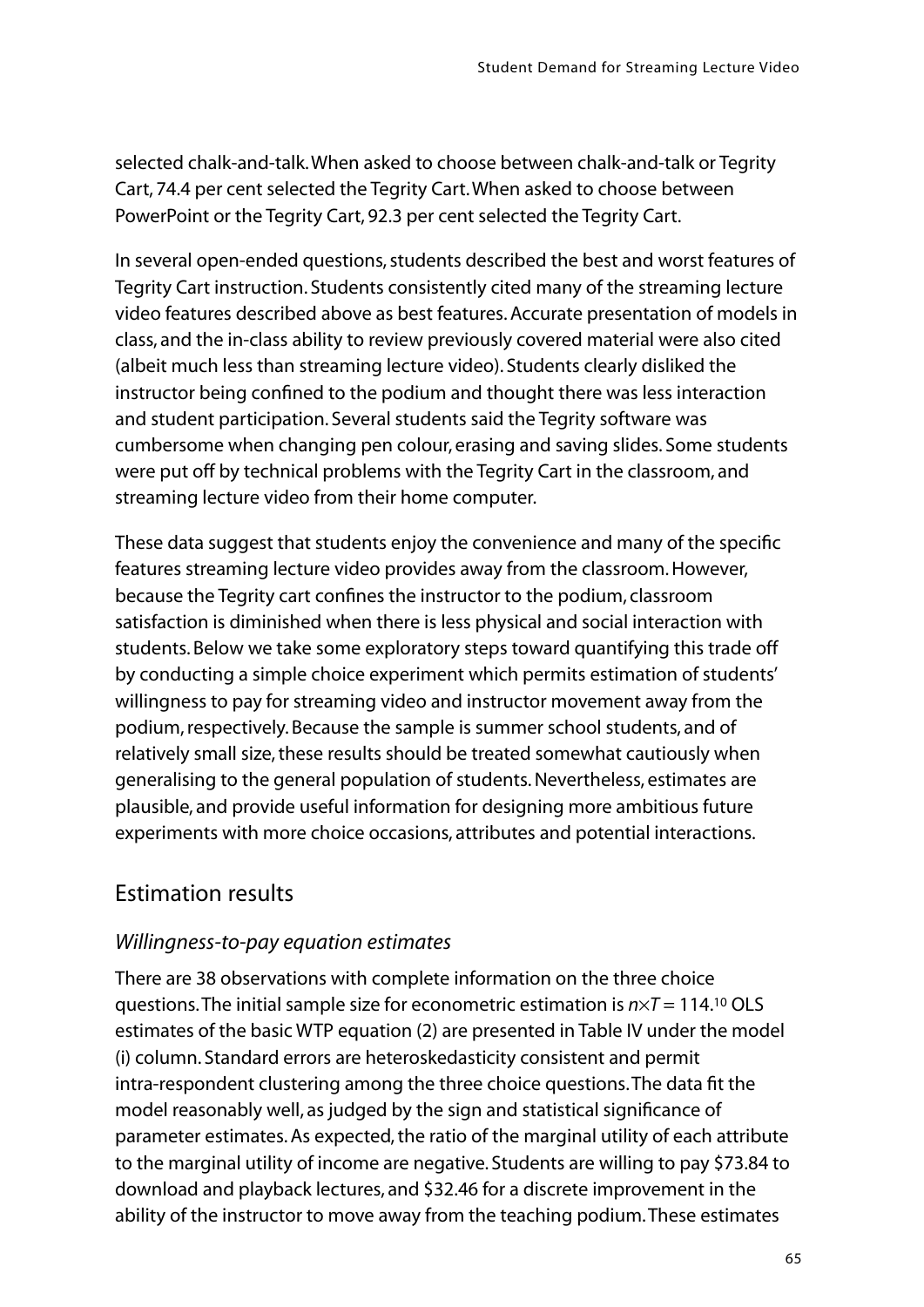seem sensible when compared to supplementary education materials such as, a textbook, study guide, online access to textbook problems, etc. Students pay \$115.95 for the textbook for *ECON 3070 Intermediate Microeconomic Theory* and up to \$52.90 for the study guide and an ancillary to the textbook.

Individuals may not have identical preferences. Sixteen of the 39 students surveyed indicated that at least once they chose not to come to class and substituted an online lecture for the actual real-time class lecture.We would expect those students that substitute streaming videos for real-time class lectures to behave differently than those who do not.We allow for heterogeneous preferences in model (ii) by interacting *VIDEO* with *ATTENDANCE* (equals one when the student chose not to come to class and substitute a lecture video for the actual class lecture, and zero otherwise). A concern, however, is that the attendance variable may be correlated with unobserved factors that also affect willingness-to-pay such as motivation, family history, etc.We deal with this endogeneity by using the variables, *HIGH-SPEED* (equals one when the student has high-speed Internet access at home, and zero otherwise),*DISTANCE* (equals one when the student resides out of Boulder County, and zero otherwise) and *RACE* (equals one when the student is white, and zero otherwise) as instruments for *ATTENDANCE*. Summary statistics and probit estimates, reported in Table's V and VI, respectively, show these variables to be important determinants of a students' decision not to come to class and substitute a lecture video for the actual class lecture.We use *VIDEO*× *HIGH-SPEED*, *VIDEO*×*DISTANCE* and *VIDEO*×*RACE* as excluded instruments for the *VIDEO*×*ATTENDANCE* interaction.

Model (ii), with the *VIDEO*×*ATTENDANCE* interaction, is estimated by Generalised Method of Moments (GMM).The model is reasonably well specified.The Anderson LR statistic is significant which indicates the excluded instruments have good explanatory power in first-stage regressions.The Hansen J statistic is not significant and does not reject the null of zero correlation between instruments and errors. Results are qualitatively similar, with respect to coefficient signs, to those obtained for model (i). Results indicate that *ATTENDANCE* is important variable in the empirical model. Students that substitute streaming videos for real-time class lectures are willing to pay an additional \$104.36 to stream lecture video than those who do not.The willingness-to-pay for a discrete improvement in the ability of the instructor to move away from the teaching podium has declined from \$32.47 in model (i) to \$25.91 in model (ii).

For robustness, we now consider how ability affects student preferences for the VIDEO teaching attribute.We estimate model (iv) with both a *VIDEO*×*ATTENDENCE* and *VIDEO*×*GPA* interaction, where *GPA* (equals one when the students' grade point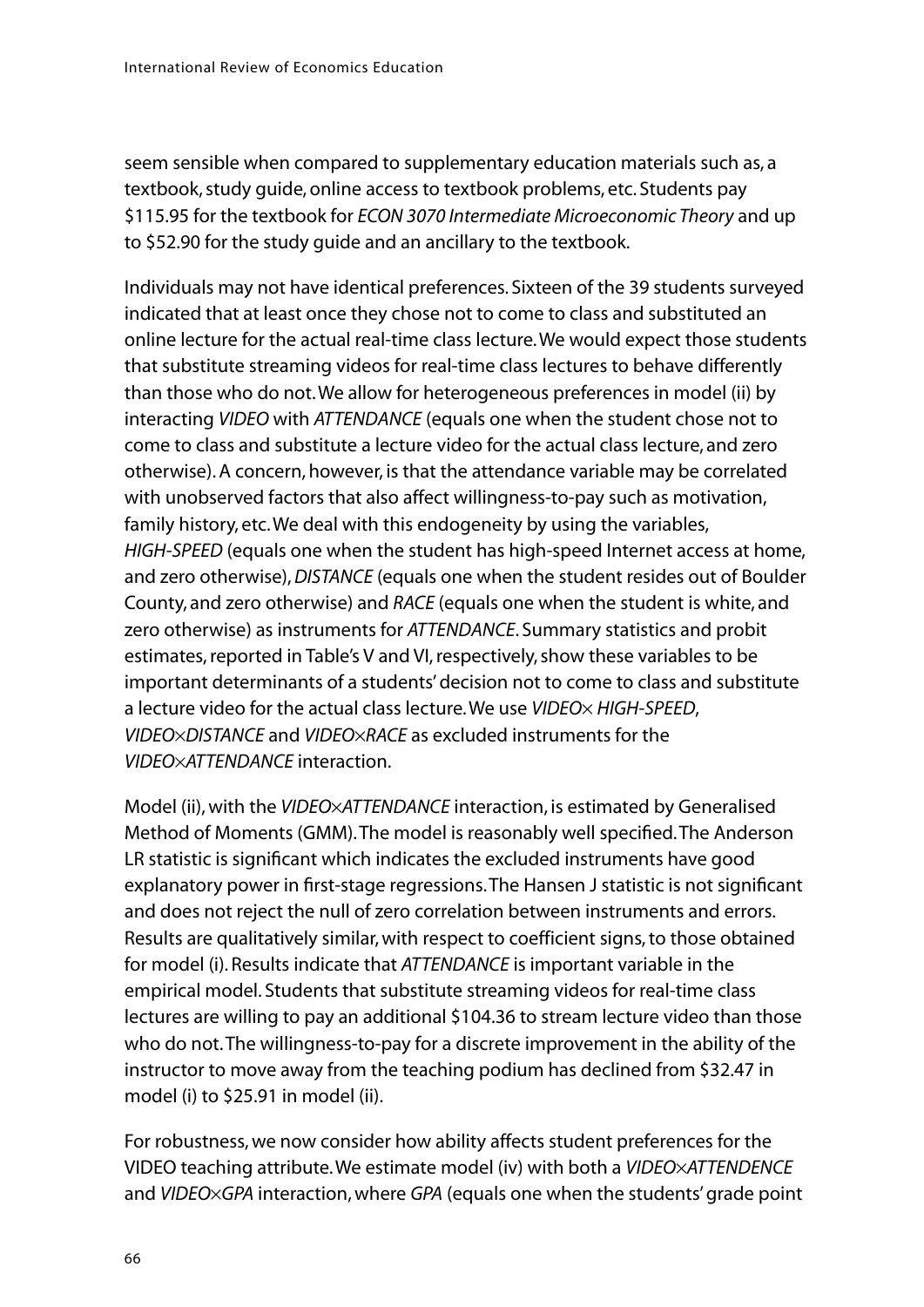average is above the class average and zero otherwise) is a proxy for ability. Because of missing *GPA* information we lose data for three respondents when estimating the model with both interactions. For purpose of comparison with (ii), model (iii) first re-estimates equation (2) with the *VIDEO*×*ATTENDANCE* interaction by GMM on data for *n*×*j* = 105 respondents.

Model (iv), with the *VIDEO*×*ATTENDENCE* and *VIDEO*×*GPA* interactions, is estimated by GMM on data for *n*×*j* = 105 respondents. Results are qualitatively similar to those obtained for model (ii), although estimated coefficients now indicate that students that substitute streaming videos for real-time class lectures are willing to pay an additional \$89.57.The willingness-to-pay for a discrete improvement in the ability of the instructor to move away from the teaching podium has increased slightly to \$28.31.The estimated coefficient for the *VIDEO*×*GPA* interaction is negative but is not precisely estimated at conventional levels of significance.

Some discussion of the *VIDEO vs. PODIUM* trade off is warranted in the context of teaching undergraduate economics with streaming lecture video. Discussion centers around the results from the preferred model (iv). Note that the signs on *VIDEO*, *PODIUM* and *VIDEO*×*ATTENDENCE* are all negative and although the coefficient on *VIDEO* is not significant, a Wald test ( $\gamma^2$  = 13.81) rejects the null that the coefficients on *VIDEO* and *VIDEO*×*ATTENDENCE* are jointly equal to zero.These estimates suggest that students value the non-classroom streaming video attribute of Tegrity Cart instruction. However, for students who *do not* substitute streamed videos for real-time class lectures, some of this value is eroded by confining the instructor to the podium. Students who *do* substitute streamed videos for real-time class lectures reduce their valuation by about 24 per cent (i.e.  $$28.31/$117.64 =$ 24.06 per cent).

These results are interesting in that they show a divide between students who like the flexibility of catching up on missed classes with streaming video and students who do not. For the former group of students, the Internet and streaming lecture video enhance the learning experience and students are willing to pay for this enhancement.However, economics instruction and learning has traditionally been a social experience and the latter group of students may feel that classroom interactivity and learning are diminished when technology restricts the mobility of the instructor. In this respect, results confirm what most economics instructors and students already know; chalk-and-talk (and social interaction with cooperative learning) continues to provide a powerful and valuable learning experience. If an electronic whiteboard, coupled with video and Internet streaming, is to make broad inroads into undergraduate economics classes, the technology needs to be developed to better mimic the physical and social attributes of chalk-and-talk.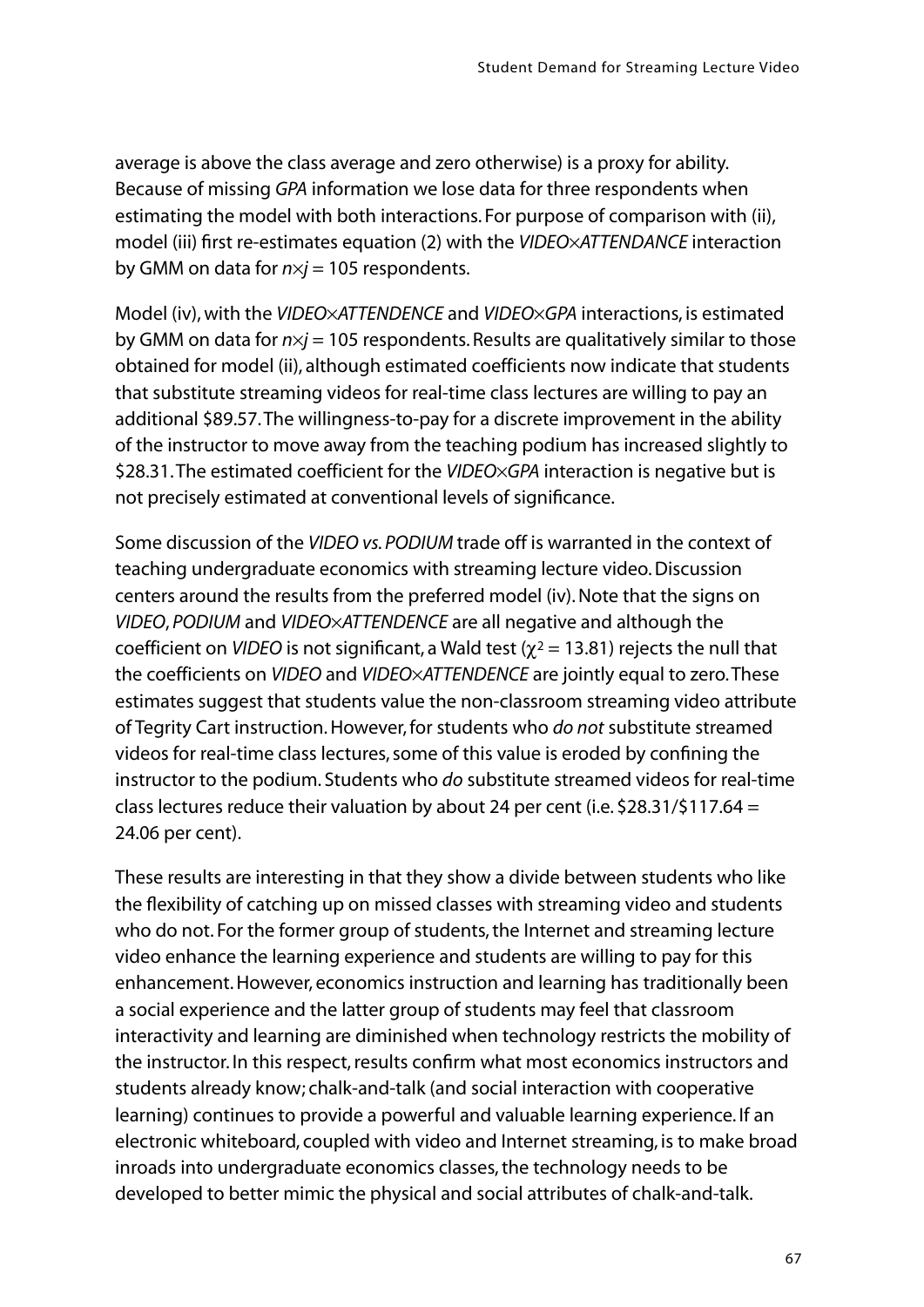Developers need to think about 'smarter' classrooms with many fixed and mobile cameras (and audio) that track the interaction between teacher and students.

### *Knowledge equation estimates*

The results above suggest that streaming lecture video enhances the learning experience and students value this enhancement.We now investigate one source of this value, namely, the effect of streaming lecture video on student performance.

The knowledge equation (3) is estimated on data from two sections of ECON 3070 Intermediate Microeconomic Theory.The IT-enhanced treatment section was taught with the Tegrity Cart during summer 2005.The comparison section was taught with chalk-and-talk during summer 2006. Both sections were taught by the same instructor at the same times, in the same classroom, with the same syllabus, textbook and work requirements.Table 7 presents summary statistics that show that student characteristics for the comparison and treatment sections are similar.

Column two of Table 8, i.e. model (v), reports OLS estimates of the most parsimonious specification of (3). The estimated coefficient on *logV*,  $γ<sub>ν</sub> = 0.024$ , is not significantly different from zero  $(t = 0.43; P > |t| = 0.56)$ . It is possible that streaming lecture video has a non-linear impact on student performance. In model (vi) we include *logV* and *(logV)*<sup>2</sup> in the knowledge equation and observe that the estimated coefficient on *logV* is positive and significantly different from zero  $(t = 1.84; P > |t| = 0.07)$ , while the estimated coefficient on  $\langle \log V \rangle^2$  is negative but less precisely estimated  $(t = 1.51; P > |t| = 0.14)$ . However, after controlling for various sets of student characteristics in model's (vii) through (ix), the estimated coefficient's on *logV* and *(logV)2*,respectively, are more precisely estimated. In model (ix),which contains the full set of control variables, the estimate coefficient on  $\log V$  is 0.197 and significant at the 10 per cent level  $(t = 1.65; P > |t| = 0.10)$ . The estimated coefficient on *(logV)<sup>2</sup>* is -0.145 and significant at the 5 per cent level  $(t = 2.02; p > |t| = 0.05)$ .

We now use estimates from the preferred specification of knowledge, model (ix), to examine the effect of streaming lecture video on predicted final grade.Table 9 shows how students' predicted final grade (*GRÂDE*) changes with their intensity of use of streaming lecture video, holding all other variables constant at their sample means.∆*GRÂDE* is positive but declining over all values of *V* and turns negative for *V* equals 6.These estimates show that streaming lecture video has a beneficial effect on student performance but that the benefits diminish with intensity of use. Nevertheless, the overall effect of streaming lecture video on student performance is generally positive and, as such, appears to be an important source of students' satisfaction with, and valuation of, streaming lecture video.<sup>11</sup>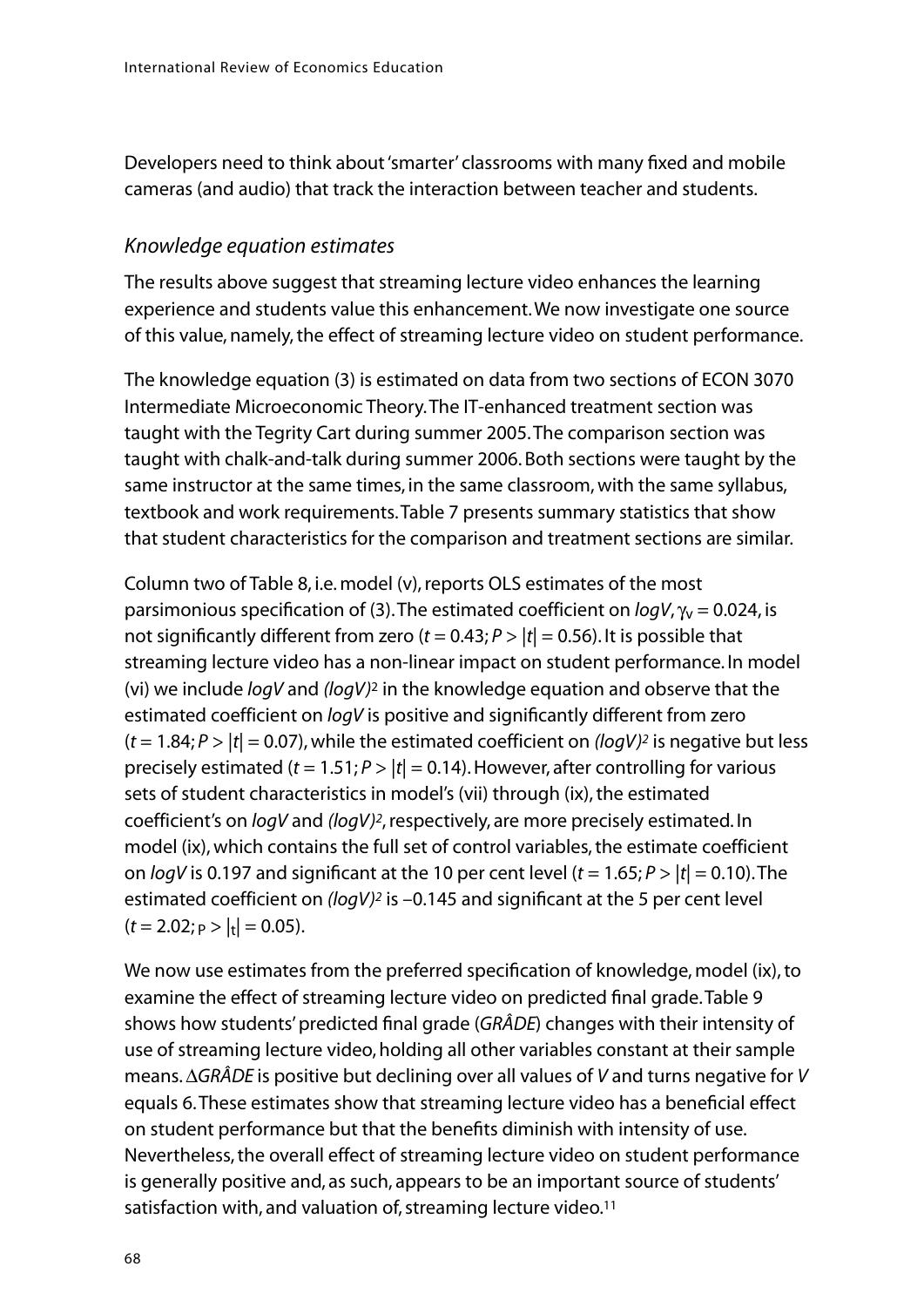# Conclusions

This study presents some initial results from an ongoing study of how students value economics lessons produced with streaming lecture video, and how this technology affects student performance. Data from a choice experiment are used to provide some of the first publicly available estimates of students' willingness-to-pay for streaming video and instructor movement away from the podium.

Results show that economics students like many of the features streaming lecture video provides outside the classroom. By providing students with flexibility to review material they have already seen in a real-time lecture, video complements the classroom experience in much the same way as a textbook or study guide, but with a dynamic emphasis. Moreover, streaming lecture video has a positive impact on student performance, as measured by their cumulative final grade. A downside, however, is that the technology used to record lecture video restricts the instructor to the teaching podium, and students feel that their classroom experience is diminished when there is less physical and social interaction.This finding suggests that chalk and talk will continue to be a popular method of economics instruction until developers better replicate the social experience a fully interactive classroom provides.

Note that results reported here are from one experiment only and more research is needed on larger and, perhaps, more representative, samples. Future work intends to estimate willingness to pay from a sample of fall 2006 students, and examines how willingness to pay varies by who pays for the education (for instance, scholarship, student or parents).We will also employ a control-treatment approach to analyse the effect of streaming video on the academic performance of undergraduate economics students. Here, it may be important to obtain variables that provide exogenous variation in streaming lecture video in the event of a simultaneity problem that arises when unobserved productivity shocks are correlated with the students' streaming lecture video decision.

# Appendix A. Estimates of ATTENDANCE model

This section estimates the ATTENDANCE model. Summary statistics of all variables in the model are reported in Table 4.Table 5 reports probit model estimates of *ATTENDANCE* (equals 1 when the student chose not to come to class and substitute a lecture video for the actual class lecture, and 0 otherwise) on selected student characteristics.The characteristics are *HIGH-SPEED* (equals 1 when the student has high-speed Internet access at home, and 0 otherwise),*DISTANCE* (equals 1 when the student resides out of Boulder County, and 0 otherwise), *RACE* (equals 1 when the student is white, and 0 otherwise), *EXPERIENCE* (equals 1 when the student had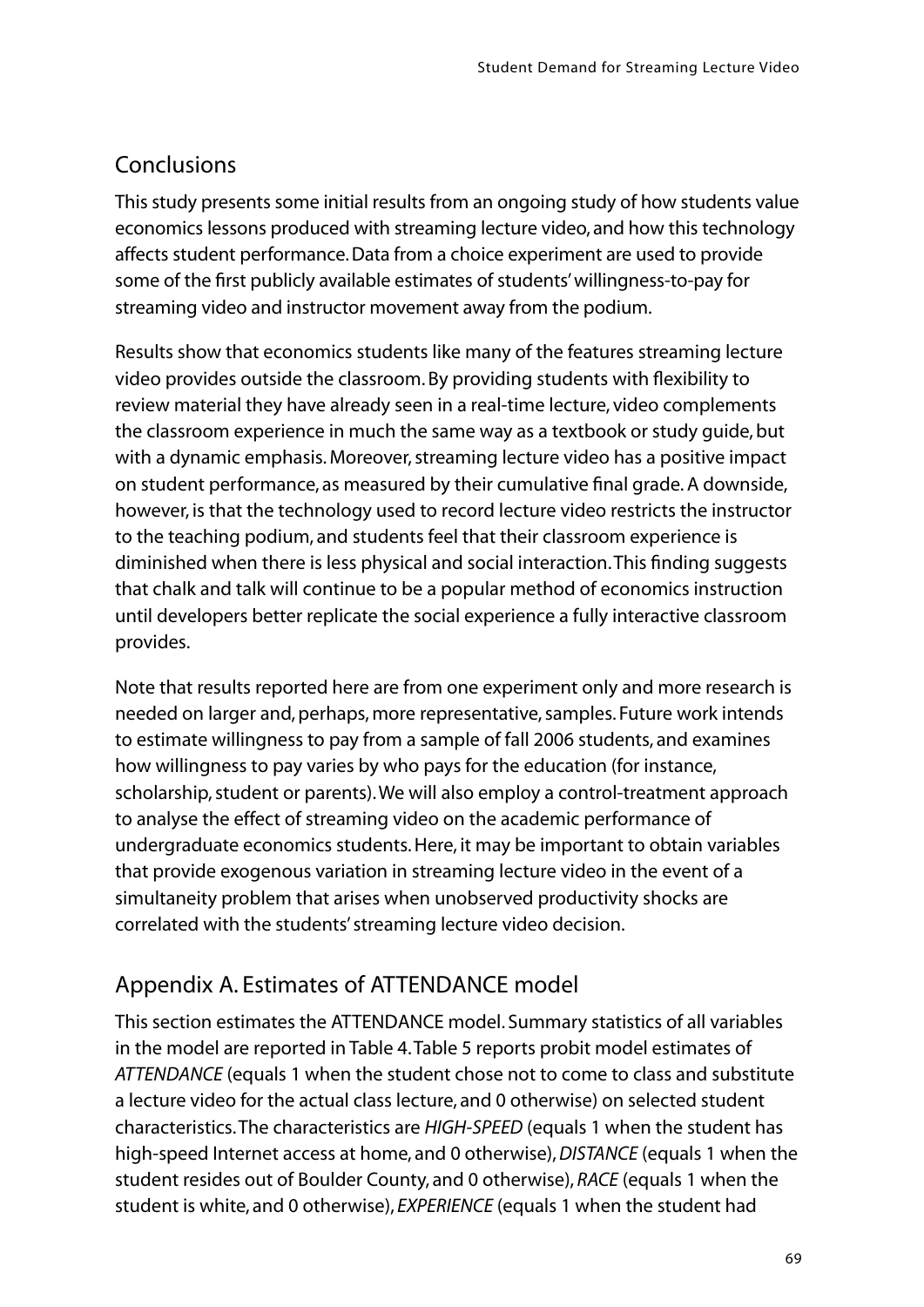previous instructors who used the Tegrity Cart, and 0 otherwise), *DIST LEARNING* (equals 1 when the student had taken any distance-learning college classes, and 0 otherwise). Students with high-speed Internet access at home are more likely to substitute an actual class with a video lecture.White students, and students residing outside of Boulder County, are less likely to substitute actual classes.

**Figure 1:** The Tegrity cart



#### **Table 1.**Attribute values for teaching alternatives

| <b>TEACHING ALTERNATIVE</b>                                                                                  | VIDEO                                                              | <b>PODIUM</b>                                                            |
|--------------------------------------------------------------------------------------------------------------|--------------------------------------------------------------------|--------------------------------------------------------------------------|
| Chalk-and-talk: traditional<br>teaching with chalk,<br>blackboard and very little<br>information technology. | 2, not able to down<br>download and<br>playback lecture<br>videos. | 1. instructor is not confined<br>to the teaching podium.                 |
| <i>PowerPoint:</i> teaching with<br>prepared PowerPoint slides.                                              | 2. not able to<br>download and<br>playback lecture<br>videos.      | 2. instructor is <i>partially</i><br>confined to the teaching<br>podium. |
| Tegrity Cart: teaching with<br>an electronic whiteboard and<br>lecture videos.                               | 1. <i>able</i> to download<br>and playback<br>lecture videos.      | 3. instructor is completely<br>confined to the teaching<br>podium.       |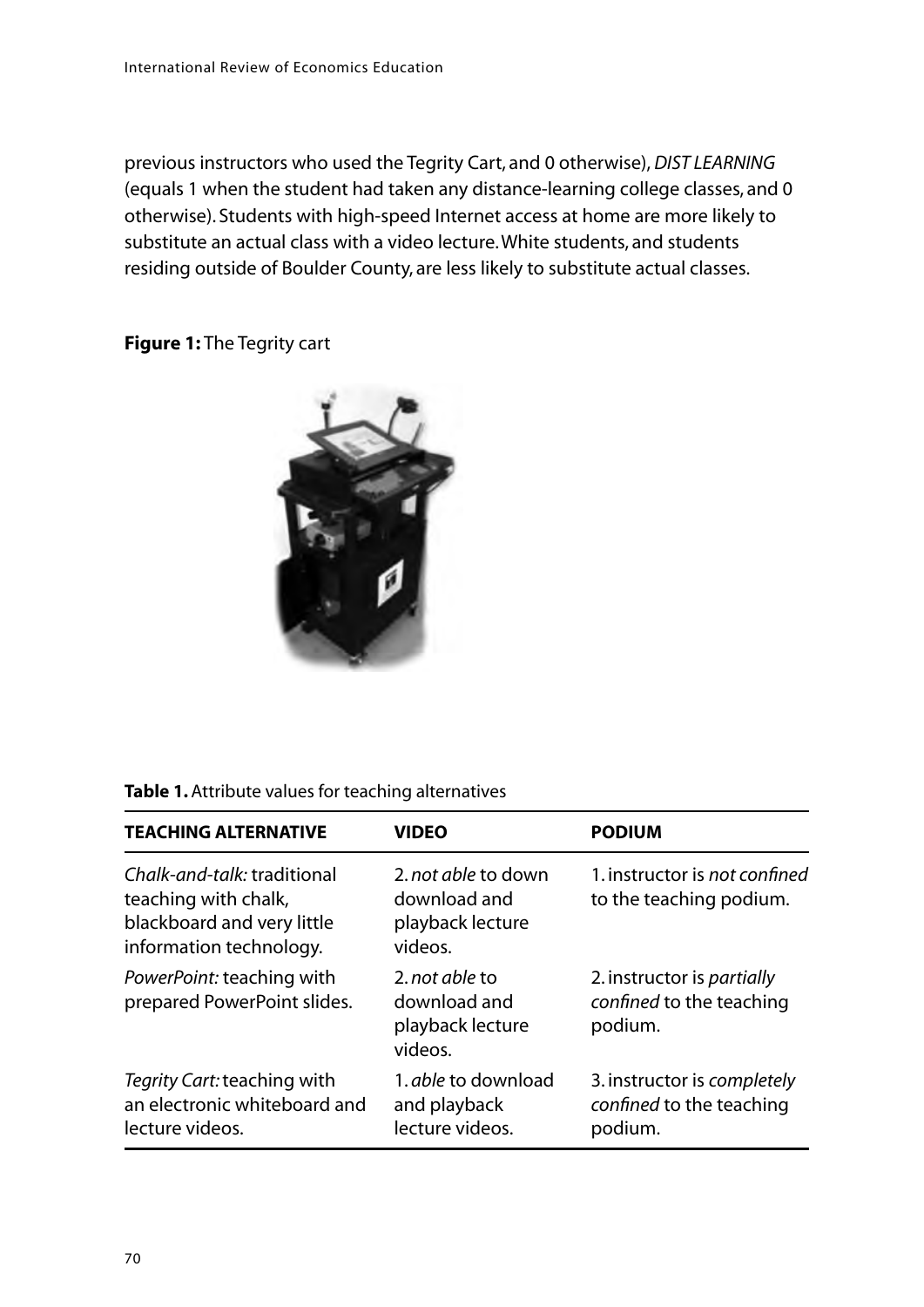#### **Figure 2.**Choice questions

- **32.** Suppose you were offered the same course *(ECON 3070)* with the same Instructor, but could choose between instruction via *chalk-and-talk* or *PowerPoint Presentation*.What would you choose? (mark one answer)
	- ❍-1 Chalk-and-talk ❍-2 PowerPoint
- **33.** Think of your choice in Q32 the same way you think about purchasing other materials that supplement your education such as, a study guide, online access to textbook problems, tutoring, etc. How much would you be willing to pay for the choice you selected in Q32 over the choice you *did not* select? (write in a dollar amount)
	- $\mathsf{s}$
- **34.** Suppose you were offered the same course *(ECON 3070)* with the same Instructor, but could choose between instruction via *chalk-and-talk* or *Tegrity Cart*.What would you choose? (mark one answer)
	- ❍-1 Chalk-and-talk ❍-2 Tegrity Cart
- **35.** How much would you be willing to pay for the choice you selected in Q34 over the choice you *did not* select? (write in a dollar amount)  $\mathsf{\dot{S}}$
- **36.** Suppose you were offered the same course *(ECON 3070)* with the same Instructor, but could choose between instruction via *PowerPoint Presentation* or *Tegrity Cart*.What would you choose? (mark one answer)
	- ❍-1 Power Point ❍-2 Tegrity Cart
- **37.** How much would you be willing to pay for the choice you selected in Q36 over the choice you did not select? (write in a dollar amount)
	- $\mathsf{S}$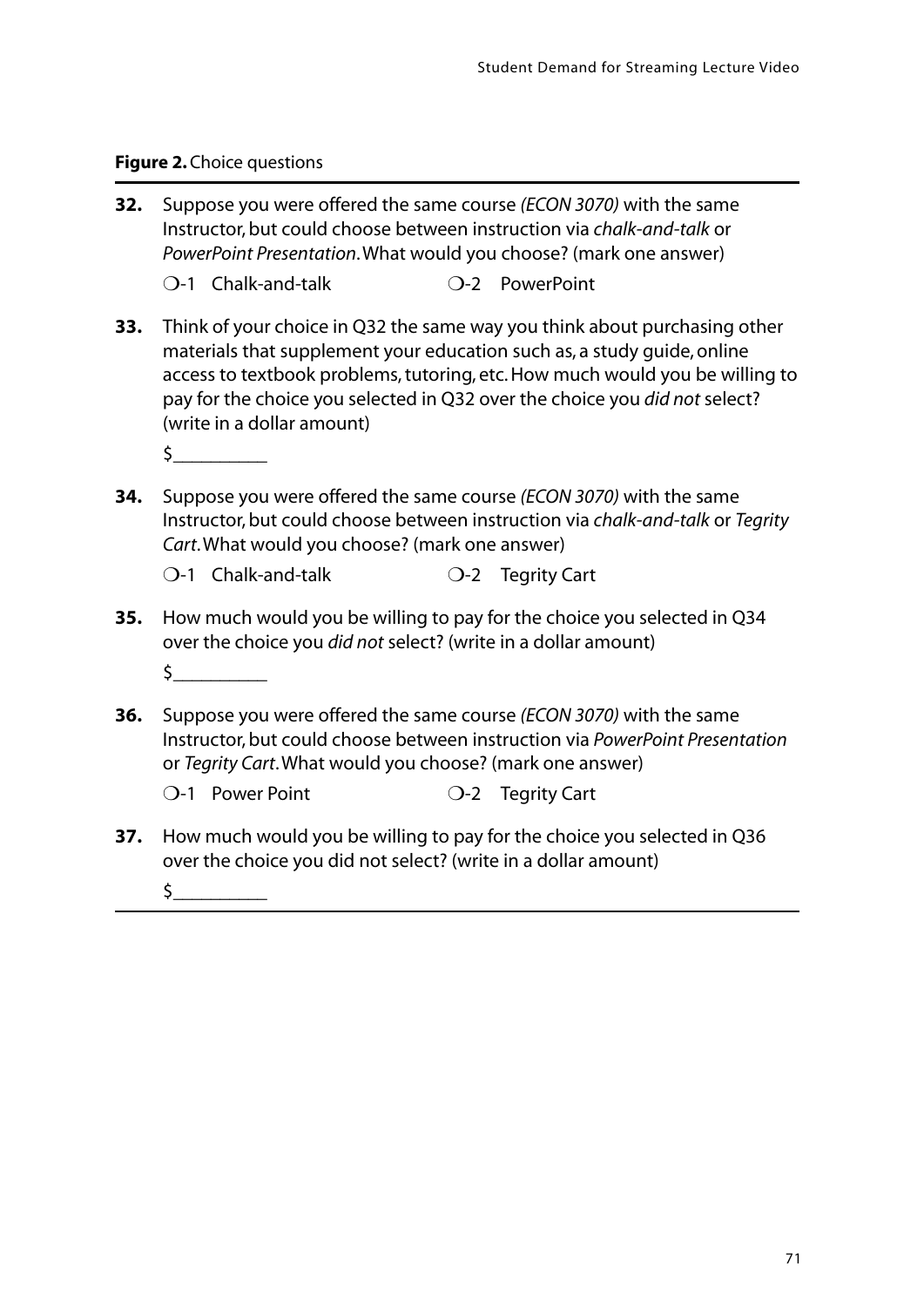| <b>Question</b>                                                         | %    |
|-------------------------------------------------------------------------|------|
| Have you taken any classes at another university, junior college, etc.? |      |
| Yes                                                                     | 46.2 |
| Nο                                                                      | 53.8 |
| Have you taken any distance-learning college classes?                   |      |
| Yes                                                                     | 20.5 |
| No                                                                      | 79.5 |
| Are you an economics major?                                             |      |
| Yes                                                                     | 69.2 |
| No                                                                      | 30.8 |
| Why did you choose economics?                                           |      |
| I find it interesting                                                   | 37.0 |
| It will complement my graduate degree                                   | 3.7  |
| Its good for my career path                                             | 44.4 |
| It helps me understand the economy                                      | 11.1 |
| Other                                                                   | 3.7  |
| Has ECON 3070 met your expectations?                                    |      |
| Yes                                                                     | 82.1 |
| No                                                                      | 17.9 |
| Why (has ECON 3070) not (met your expectations)?                        |      |
| It is more theoretical than I expected                                  | 42.9 |
| It is more mathematical than I expected                                 | 42.9 |
| It does not have enough real-world examples                             |      |
| It was just like Principles of Microeconomics                           | 14.3 |
| Other                                                                   |      |
| Did you find the topics in ECON 3070 intellectually stimulating?        |      |
| Yes                                                                     | 82.1 |
| No                                                                      | 17.9 |
| Now that you have completed ECON 3070, do you have a better             |      |
| understanding of how economists think and solve problems?               |      |
| Yes                                                                     | 97.4 |
| No                                                                      | 2.6  |
| Are you now more confident about solving real-world                     |      |
| economics problems?<br>Yes                                              | 84.6 |
| No                                                                      | 15.4 |
|                                                                         |      |

#### **Table 2.** Summary of responses to background questions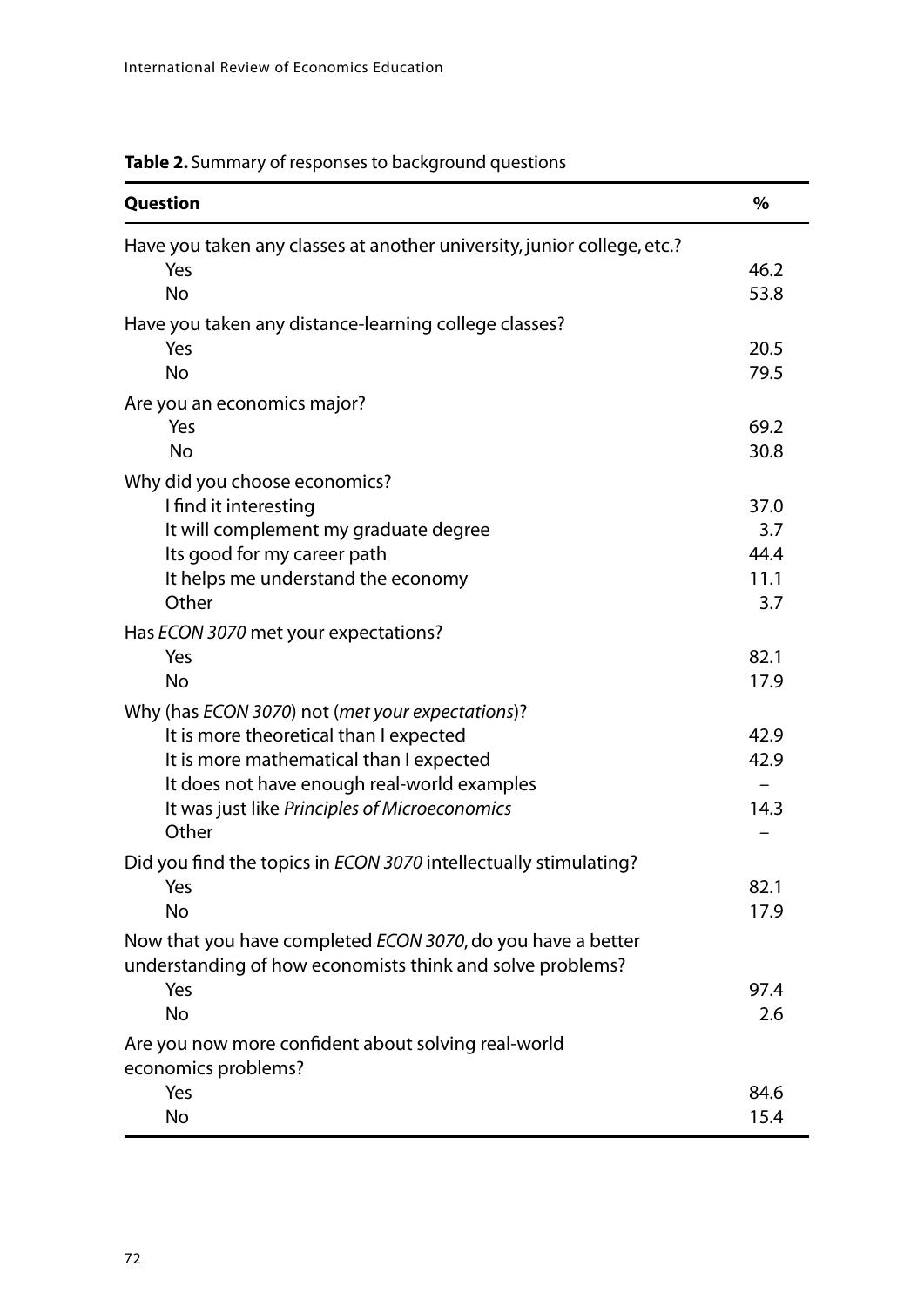|                   | n   | Mean     | s.d.  | Minimum | Maximum |
|-------------------|-----|----------|-------|---------|---------|
| $\triangle WTP$   | 114 | 5.167    | 85.04 | $-300$  | 250     |
| <b>AVIDEO</b>     | 114 | $-0.667$ | 0.473 | $-1$    | 0       |
| <b>APODIUM</b>    | 114 | 1.333    | 0.473 |         | 2       |
| <b>ATTENDANCE</b> | 38  | 0.395    | 0.491 | 0       |         |
| <b>GPA</b>        | 38  | 0.921    | 0.271 | 0       |         |

**Table 3.** Summary Statistics for WTP equation (2)

Note. s.d. denotes standard deviation.

|                         | Model (i)<br><b>OLS</b>          | Model (ii)<br><b>GMM</b> | Model (iii)<br><b>GMM</b> | Model (iv)<br><b>GMM</b> |
|-------------------------|----------------------------------|--------------------------|---------------------------|--------------------------|
| <i>VIDEO</i>            | $-73.842$ <sup>a</sup><br>(4.67) | $-28.370$<br>(1.60)      | $-30.949$<br>(1.55)       | $-28.068$<br>(1.23)      |
| <i>VIDEO×ATTENDANCE</i> |                                  | $-104.361a$<br>(2.82)    | $-87.287a$<br>(2.06)      | $-89.571a$<br>(2.11)     |
| <b>VIDEO×GPA</b>        |                                  |                          |                           | $-3.189$<br>(0.19)       |
| <b>PODIUM</b>           | $-32.465a$<br>(3.35)             | $-25.910a$<br>(2.99)     | $-27.757a$<br>(3.10)      | $-28.308a$<br>(3.17)     |
| R-squared               | 0.132                            | n.a.                     | n.a.                      | n.a.                     |
| Anderson LR statistic   | n.a.                             | 15.66a                   | 14.27 <sup>a</sup>        | 15.23a                   |
| Hansen J statistic      | n.a.                             | 2.804                    | 2.366                     | 2.419                    |
| $\chi^2(2)$             | n.a.                             | 24.14 <sup>a</sup>       | 19.37a                    | 13.81a                   |
| $n \times T$            | 114                              | 114                      | 105                       | 105                      |

#### **Table 4.** Estimates of WTP equation (2)

Note. Dependent variable is  $WTP_{iBt}$ –WTP<sub>iAT</sub>. Absolute value of t-statistic (z-statistic) in parentheses in OLS (GMM) models. Standard errors used to calculate t-statistic (z-statistic) are robust to heteroskedasticity and intra-respondent clustering among the three choice questions. adenotes significance at the 5 per cent level. n.a denotes not applicable. Anderson LR statistic tests the null that the excluded instruments have zero explanatory power in first-stage regressions. Hansen J statistic tests the null of zero correlation between instruments and errors.  $\chi^2(2)$  is a Wald test of the null that the coefficients on *VIDEO* and *VIDEO*×*ATTENDENCE* are jointly equal to zero.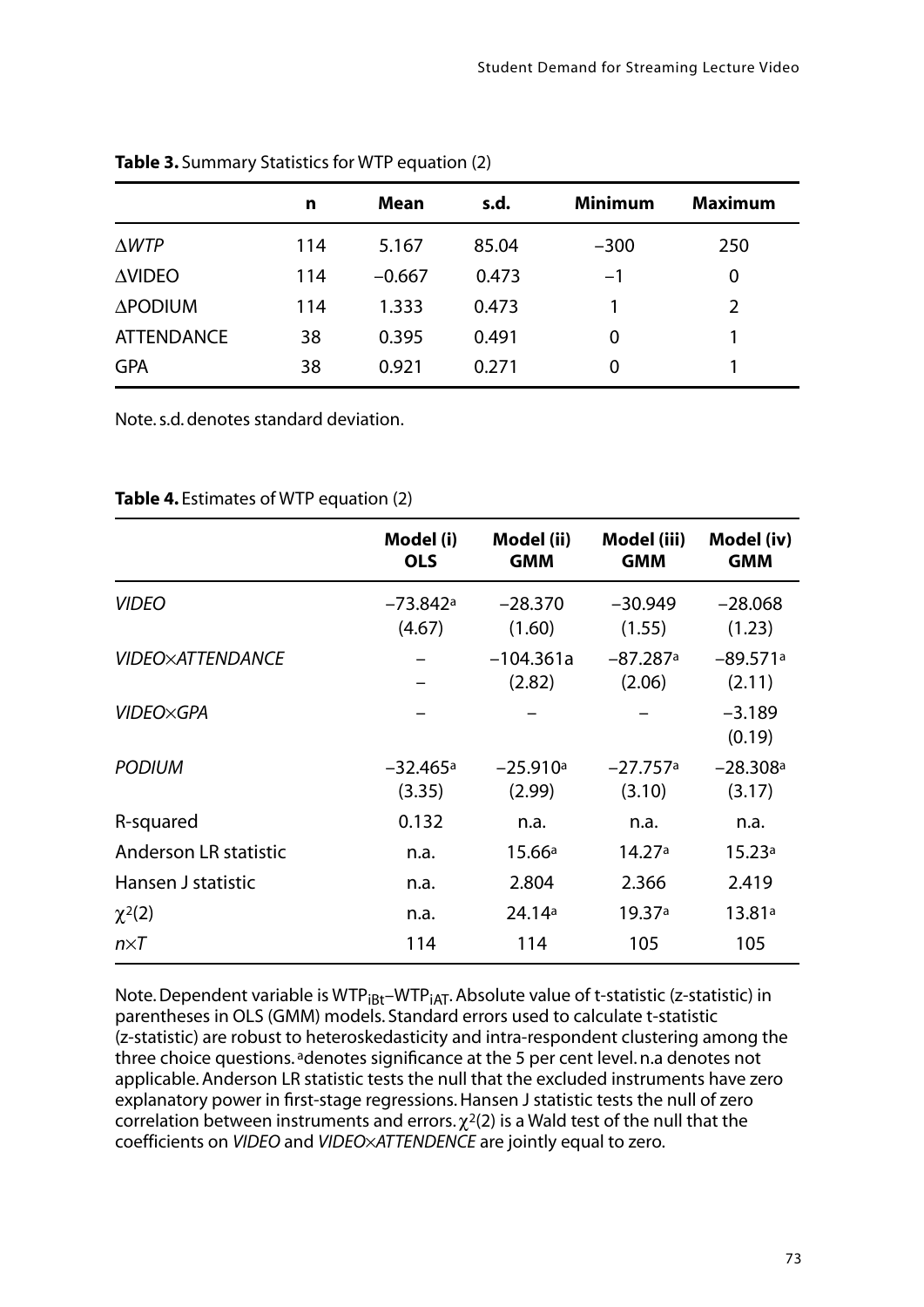|                      | Mean  | s.d.  | <b>Minimum</b> | Maximum |
|----------------------|-------|-------|----------------|---------|
| <b>ATTENDANCE</b>    | 0.395 | 0.491 | 0              |         |
| HIGH-SPEED           | 0.868 | 0.343 | 0              |         |
| <b>DISTANCE</b>      | 0.237 | 0.431 | 0              |         |
| <b>RACE</b>          | 0.737 | 0.446 | 0              |         |
| <b>EXPERIENCE</b>    | 0.237 | 0.431 | 0              |         |
| <b>DIST LEARNING</b> | 0.211 | 0.413 | 0              |         |

#### **Table 5.** Summary statistics for variables in ATTENDANCE model

Note. s.d. denotes standard deviation.  $n = 38$ .

#### **Table 6.** Probit estimates of ATTENDANCE model

|                      | <b>Parameter</b> | z-statistic |
|----------------------|------------------|-------------|
| <b>HIGH-SPEED</b>    | 1.2465a          | 2.0844      |
| <b>DISTANCE</b>      | $-1.1332b$       | 1.6736      |
| <b>RACE</b>          | $-1.4175a$       | 2.3410      |
| <b>EXPERIENCE</b>    | $-0.0006$        | 0.0018      |
| <b>DIST LEARNING</b> | 0.2235           | 0.4399      |
| Log likelihood       | $-21.733$        |             |
| n                    | 38               |             |

Note. Dependent variable is *ATTENDANCE*. adenotes significance at the 5 per cent level. bdenotes significance at the 10 per cent level.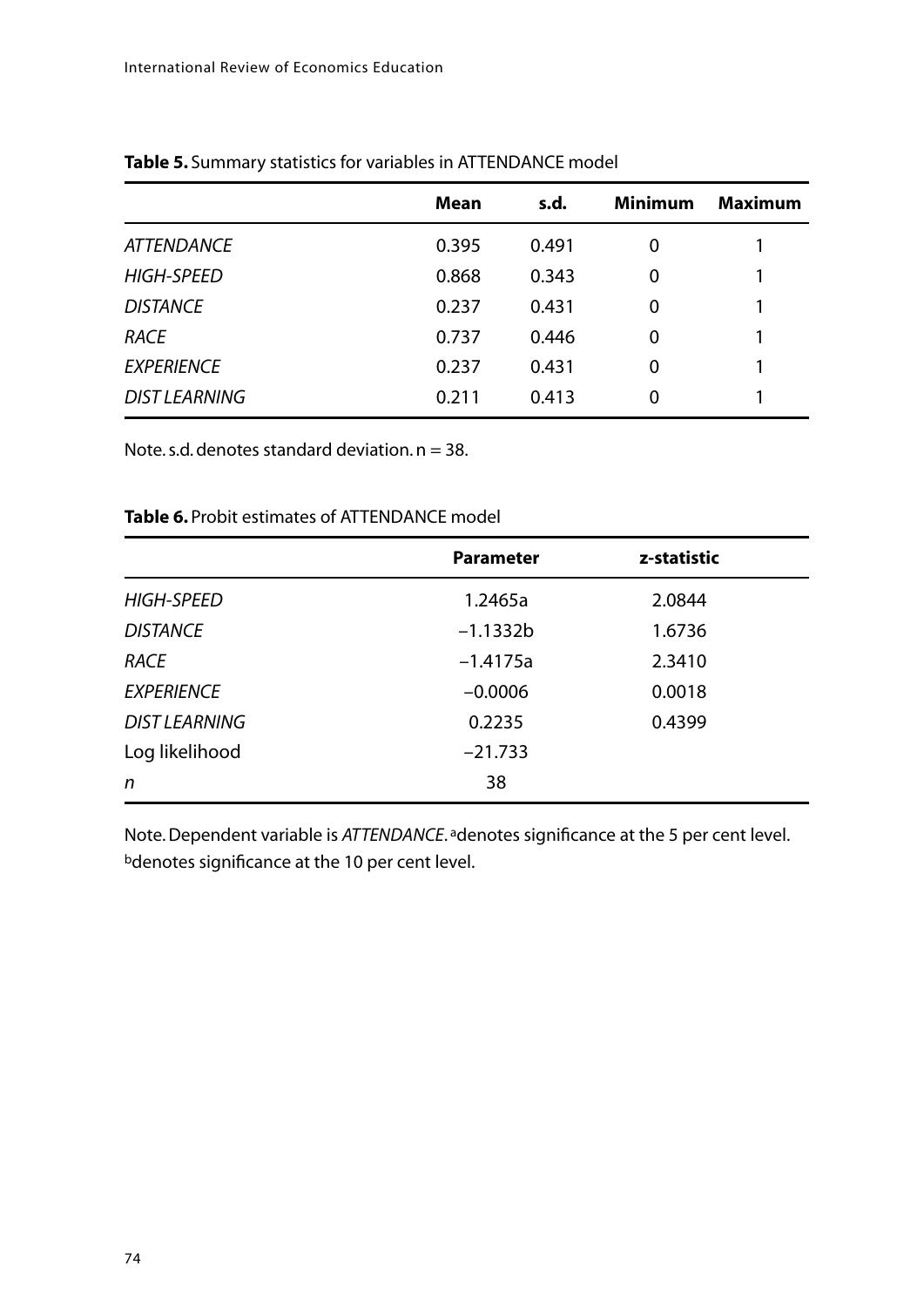| Variable          | <b>Description</b>                                                                                                                                                                           | Comparison<br>mean (s.d.) | <b>Treatment</b><br>mean (s.d.) | <b>Difference</b><br>(s.e.) |
|-------------------|----------------------------------------------------------------------------------------------------------------------------------------------------------------------------------------------|---------------------------|---------------------------------|-----------------------------|
| <b>GPA LEVEL</b>  | Cumulative grade point<br>average prior to course.                                                                                                                                           | 2.655<br>(0.691)          | 2.754<br>(0.637)                | 0.099<br>(0.077)            |
| <b>MAJOR</b>      | 1 if economics major.                                                                                                                                                                        | 0.634<br>(0.482)          | 0.576<br>(0.494)                | $-0.058$<br>(0.114)         |
| <b>NON DEGREE</b> | 1 if non-degree student.                                                                                                                                                                     | 0.049<br>(0.215)          | 0.121<br>(0.326)                | 0.072<br>(0.064)            |
| <i>MATH</i>       | 1 if engineering or<br>mathematics major.                                                                                                                                                    | 0.024<br>(0.154)          | 0.030<br>(0.171)                | 0.006<br>(0.038)            |
| <b>FEMALE</b>     | 1 if female.                                                                                                                                                                                 | 0.366<br>(0.482)          | 0.212<br>(0.409)                | $-0.154$<br>(0.107)         |
| <b>RACE</b>       | 1 if race is white.                                                                                                                                                                          | 0.683<br>(0.465)          | 0.667<br>(0.471)                | $-0.016$<br>(0.109)         |
| Τ                 | 1 if student is in<br>treatment section.                                                                                                                                                     | $\Omega$<br>(0)           | 1<br>(0)                        | n.a.                        |
| V                 | 1 if did not download videos:<br>2 if download $<$ 5 hours;<br>3 if download 5 to 10 hours;<br>4 if download 10 to 15 hours;<br>5 if download 15 to 20 hours;<br>6 if download $> 20$ hours. | n.a.                      | 2.303<br>(1.132)                | n.a.                        |
| <b>GRADE</b>      | Cumulative final grade<br>$(100\%)$ .                                                                                                                                                        | 76.68<br>(15.63)          | 78.44<br>(10.36)                | 1.765<br>(3.167)            |
| Sample size       |                                                                                                                                                                                              | 41                        | 33                              | n.a.                        |

**Table 7.** Summary statistics for knowledge equation (3)

Note. s.d. is standard deviation; s.e. is standard error.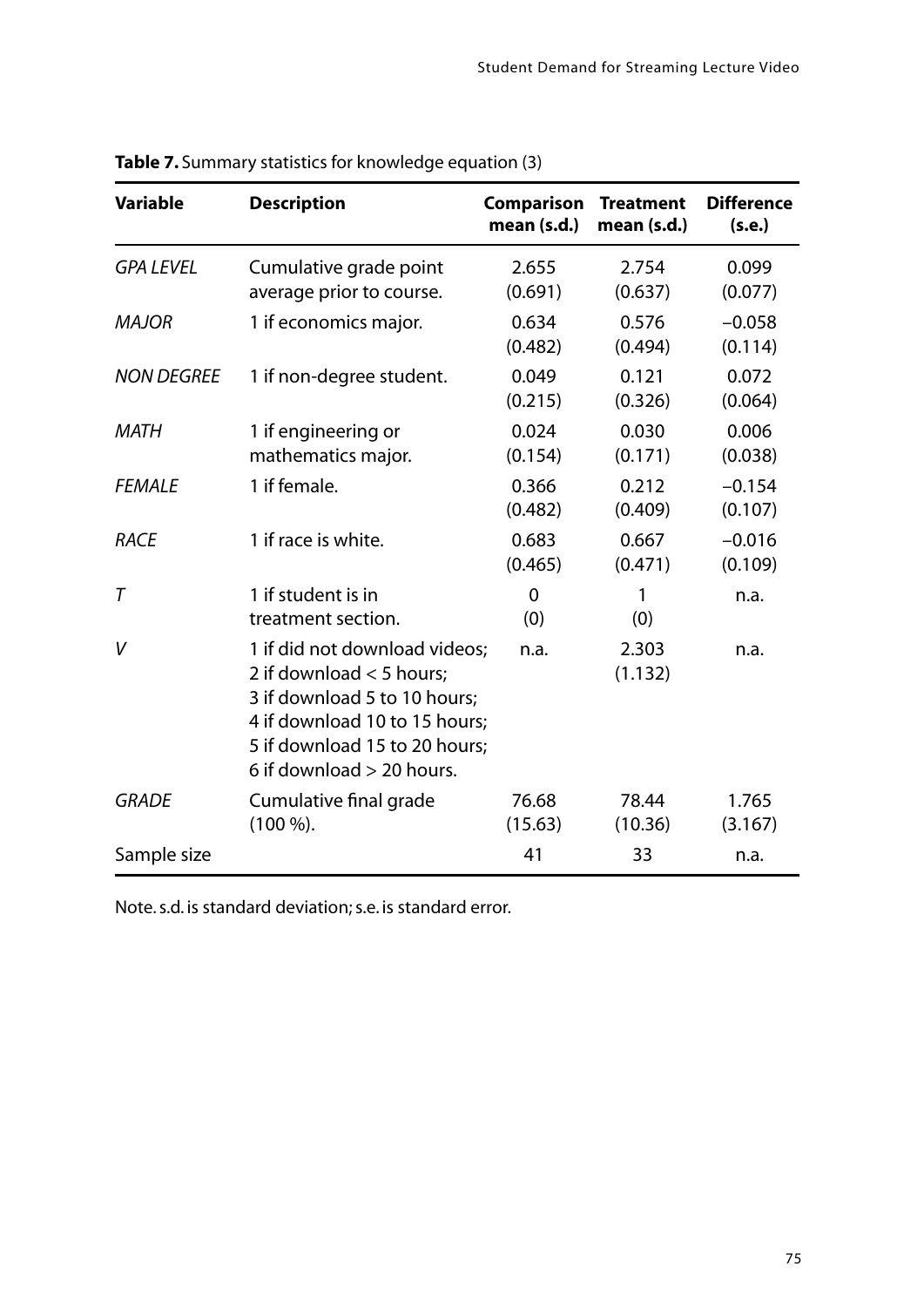|                   | Model (v)                    | Model (vi)                   | Model (vii)         | Model (viii)        | Model (ix)                   |
|-------------------|------------------------------|------------------------------|---------------------|---------------------|------------------------------|
| T                 | 0.007<br>(0.13)              | $-0.035$<br>(0.64)           | $-0.030$<br>(0.53)  | $-0.029$<br>(0.51)  | $-0.031$<br>(0.51)           |
| logV              | 0.024<br>(0.43)              | 0.195 <sup>b</sup><br>(1.84) | 0.217a<br>(1.99)    | 0.217a<br>(2.00)    | 0.197 <sup>b</sup><br>(1.65) |
| (logV)2           |                              | $-0.113$<br>(1.51)           | $-0.151a$<br>(2.10) | $-0.152a$<br>(2.12) | $-0.145a$<br>(2.02)          |
| logGPA LEVEL      | 0.494a<br>(3.98)             | 0.494a<br>(3.96)             | 0.484a<br>(3.89)    | 0.487a<br>(3.60)    | 0.508a<br>(3.21)             |
| <b>MAJOR</b>      |                              |                              | $-0.037$<br>(1.03)  | $-0.038$<br>(0.96)  | $-0.034$<br>(0.91)           |
| <b>NON DEGREE</b> |                              |                              | 0.047<br>(0.94)     | 0.045<br>(0.81)     | 0.061<br>(1.21)              |
| <b>MATH</b>       |                              |                              | 0.264a<br>(5.36)    | 0.263a<br>(5.39)    | 0.284a<br>(4.48)             |
| <b>RACE</b>       |                              |                              |                     | $-0.007$<br>(0.13)  | $-0.016$<br>(0.24)           |
| <b>FEMALE</b>     |                              |                              |                     |                     | $-0.061$<br>(0.72)           |
| <b>CONSTANT</b>   | 3.842 <sup>a</sup><br>(25.3) | 3.841 <sup>a</sup><br>(25.1) | 3.865a<br>(27.1)    | 3.869a<br>(28.6)    | 3.873 <sup>a</sup><br>(28.5) |
| R <sup>2</sup>    | 0.273                        | 0.281                        | 0.322               | 0.322               | 0.334                        |
| F                 | 6.92a                        | 5.56a                        | 6.89a               | 6.47a               | 7.96 <sup>a</sup>            |

| Table 8. Estimates of knowledge equation (3) |  |
|----------------------------------------------|--|
|----------------------------------------------|--|

Note. Dependent variable is *logGRADE*. Absolute value of t-statistic in parentheses. Standard errors used to calculate t-statistics are robust to heteroskedasticity.<sup>a</sup>denotes significance at the 5 per cent level. bdenotes significance at the 10 per cent level.  $n = 74$ .

| v              | <b>Description</b>       | GRÂDE | ∧GRÂDE   | %∆GRÂDE  |
|----------------|--------------------------|-------|----------|----------|
| 1              | Download no video.       | 74.17 |          |          |
| 2              | Download $<$ 5 hours.    | 77.67 | 3.504    | 4.725    |
| 3              | Download 5 to 10 hours.  | 78.83 | 1.160    | 1.493    |
| $\overline{4}$ | Download 10 to 15 hours. | 79.23 | 0.400    | 0.508    |
| 5              | Download 15 to 20 hours. | 79.29 | 0.064    | 0.081    |
| 6              | Download > 20 hours.     | 79.19 | $-0.108$ | $-0.136$ |
|                |                          |       |          |          |

**Table 9.** The effect of video on predicted final grade

Note.*GRÂDE* is predicted final grade given sample means for all independent variables other than V.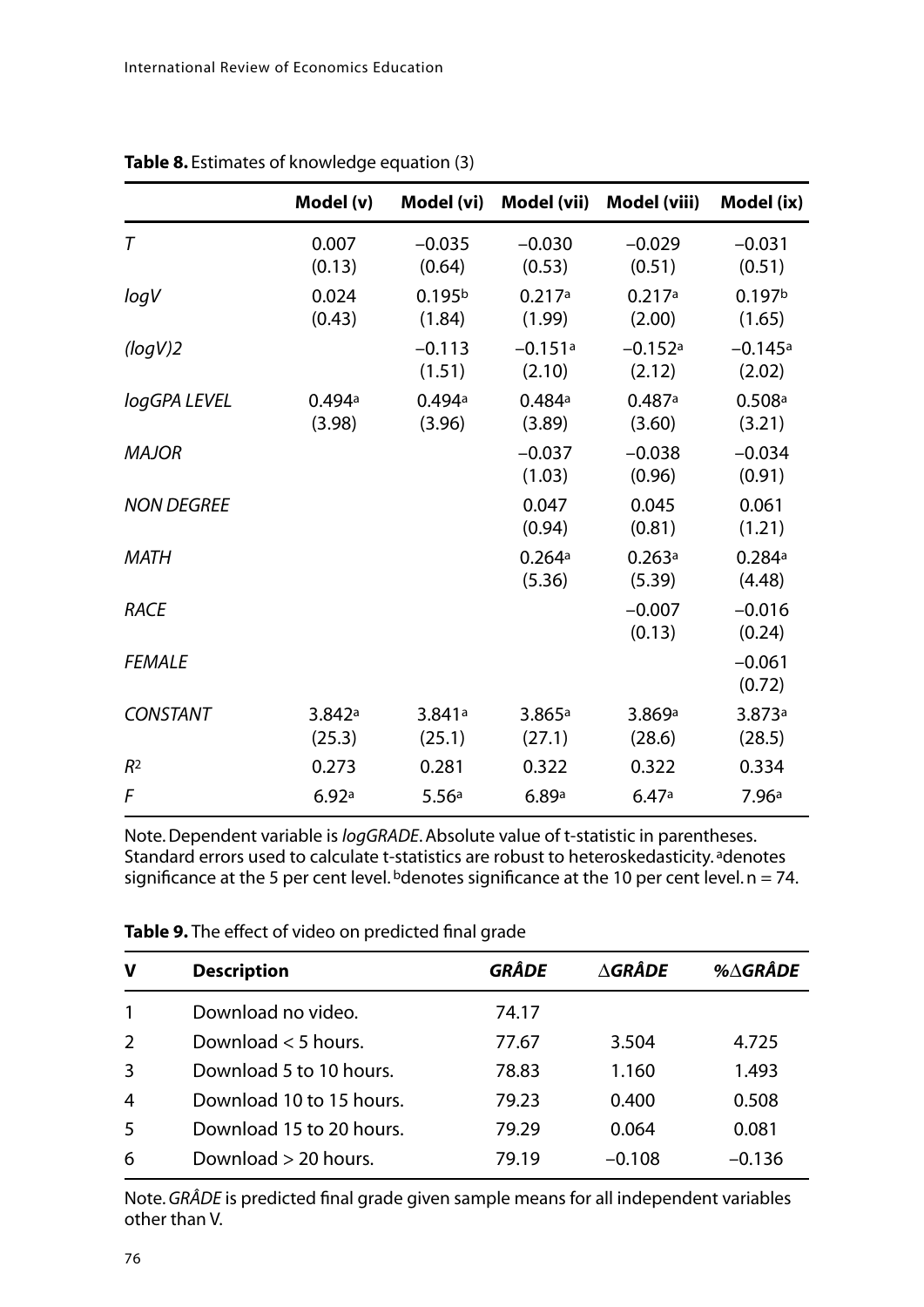## References

Agarwal, R. and A.E. Day (1996) 'Cost–Benefit Considerations of Incorporating the Internet in Higher Education', Working Paper, University of Central Florida.

Agarwal, R. and A.E. Day (1998) 'The Impact of the Internet on Economic Education', *Journal of Economic Education*, 29(2): 99–110.

Becker, W.E. and M.Watts (2001) 'Teaching Methods in U.S. Undergraduate Economics Courses',*Journal of Economic Education*, 32(3): 268–279.

Brown, B.W. and C.E. Liedholm (2002) 'Can Web Courses Replace the Classroom in Principles of Microeconomics',*American Economic Review Papers and Proceedings*, 92(2): 444–448.

Chan, G., Miller P.W. and Tcha, M. (2005) 'Happiness in University Education', *International Review of Economics Education*, 4(1): 20–45.

Flores, N. and Savage, S.J. (2005) How Does Streaming Lecture Video Affect Economic Education? 17 August 17. Available at SSRN: http://ssrn.com/abstract=811844.

Madden, M. (2006) 'Internet Penetration and Impact', Pew Internet and American Life Project.

Savage, S.J. (2007) 'The Effect of Information Technology on Learning', Western Economic Association 82nd Annual Conference, 29 June 29–3 July, Seattle.

Sosin, K., Blecha, B.J., Agarwal, R., Bartlett, R. and Daniel, J.I. (2004) 'Efficiency in the Use of Technology in Economic Education: Some Preliminary Results',*American Economic Review Papers and Proceedings*, 94(2): 253–258.

Varian, H. (1992) *Microeconomic Analysis*, 3rd edn., W.W. Norton & Company, New York.

#### **Notes**

- 1 Indirect benefits also arise from time savings that can be allocated to other learning, work and leisure activities.
- 2 See Agarawal and Day (1996) for a discussion of the costs to instructors and students that result from incorporating the Internet into a course.
- <sup>3</sup> Chan *et al*. (2005) are an exception.They find a positive relationship between economics students' satisfaction and the university's level of resources and environment. Resources and environment includes access to computers, books and academic help, interactive multi-media packages designed for certain disciplines and units, online discussions among students, virtual tutoring and obtaining lecture and tutorial.They do not focus on the specific relationship between satisfaction and Internet technology.
- 4 Because it measures net utility, willingness to pay provides a measure of the benefit from new instructional technologies to students.This benefit can be compared to the learning and investment costs incurred by instructors and students to provide a measure of the economic efficiency of new technologies.
- 5 The studio resembles what is seen on television talk shows hosted by Oprah Winfrey, Dr. Phil, etc.
- $6$  Equation (1) provides the indirect utility function which is derived from the utilitymaximisation problem where utility is maximised subject to the income constraint. The indirect utility function is the utility function evaluated at the optimal choices, which depend on prices, income and attributes. See Varian (1992) for a derivation.